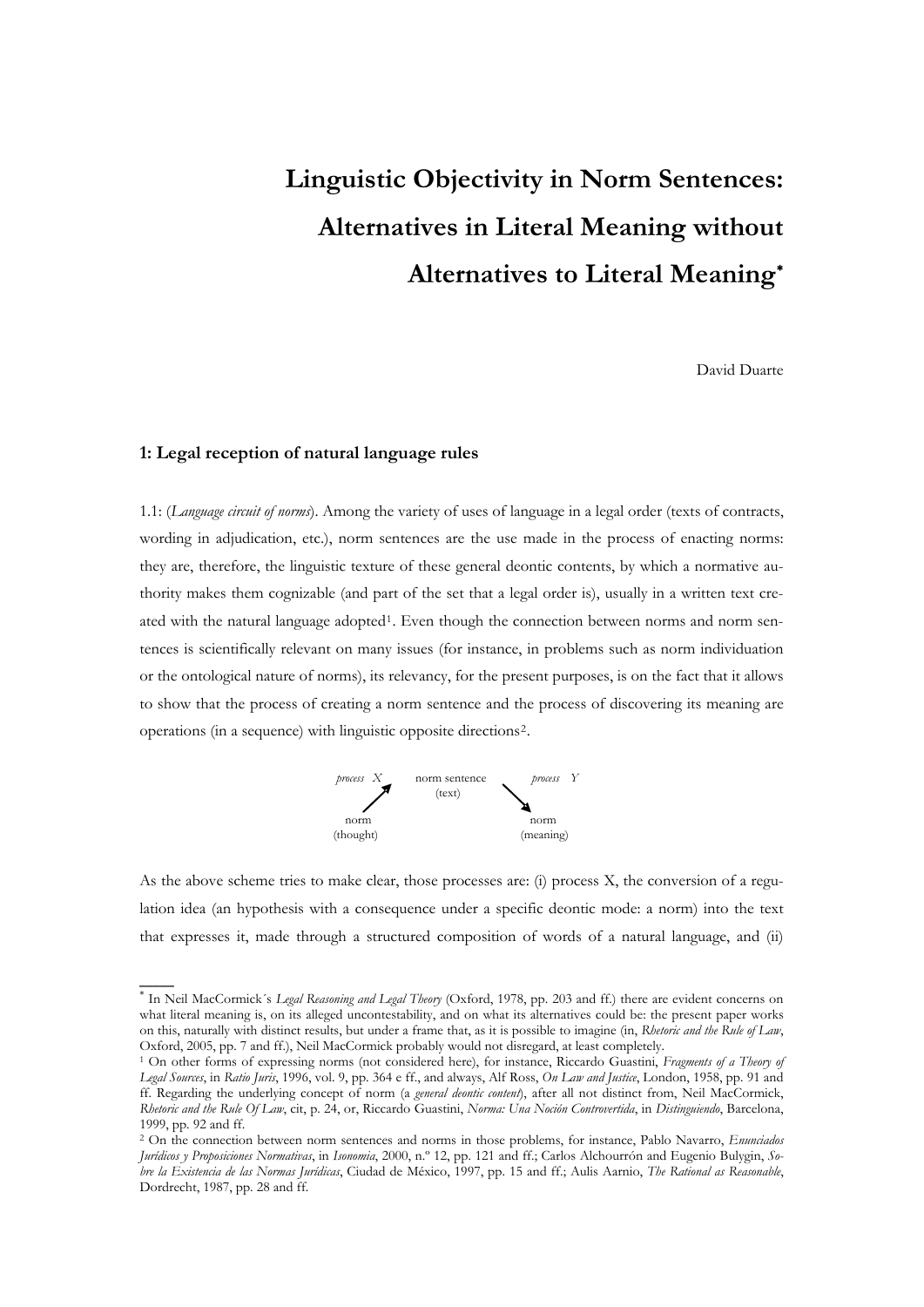process Y, the operation by which that text is converted, with the knowledge of the language used, into an intellectual content, specifically the linguistic meaning of the sentence (the norm). Relying both processes on the same code (the natural language), their linguistic opposition and their order appears to be clear: they are inverse applications of that code (code  $\leftrightarrow$  decode), and the development of process Y depends on the previous realization of process X. And this leads to the following point: it seems that it is not possible to analyze how process Y should or could be done without understanding the conditions present in the activity described as process X.

1.2: (*Process Y as what is meant by interpretation*). It is commonly recognized that legal interpretation is a polysemic scientific concept. Using a known categorization, it might be understood in four ways: (i) only as the activity, (ii) only as the product that activity, (iii) as the sum of that activity with the subse-quent activity of norm application, and (iv) as the product of these two activities<sup>[3](#page-1-0)</sup>. However, it seems that the last three meanings are technically inappropriate (as it is a conventional issue, this means they are less useful or not useful at all): meaning (iii) and meaning (iv) because their lack of analyticity, mixing different methodological operations (qualification of facts or resolution of normative conflicts, for instance), and meaning (ii) because it leads to a inoperative synonymy between interpretation (in the present context) and the concept of norm itself[4](#page-1-1). In this scenario, interpretation is (or has to be) reduced to its narrowest meaning (more technically operative): the activity of defining the meaning of a norm sentence, which is equivalent to what is represented, connecting with the 1.1: previous scheme, by process Y[5](#page-1-2). At the same time, seen as a process of decoding structured compositions of words resulting from an opposite process, interpretation is a common activity needed in every norm sentence. It could be more or less technical or more or less intuitive, depending on the linguistic configuration of a norm sentence (its grade of difficulty), but with hard or easy texts it is in every case a *process towards meaning*: after all, under these premises, all norms are inoperative before interpretation<sup>6</sup>.



<span id="page-1-0"></span><sup>3</sup> Giovanni Tarello, *Philosophical Analysis and the Theory of Legal Interpretation*, in Law and Language, Liverpool, 1997, pp. 69 and ff.

<span id="page-1-1"></span><sup>4</sup> Meaning (iv) leads also to another useless synonymy: between *interpretation* and *adjudication*. An analytical approach with a wide conception of *interpretation* in, Juan Pablo Alonso, *Interpretación de las Normas y Derecho Penal*, Buenos Aires, 2004, pp. 4 and ff.

<span id="page-1-2"></span><sup>5</sup> Which means, therefore, that there should be no connection between *interpretation* and any other analytically distinct step of problem solving. Accordingly, for instance, Bartosz Brożek, *Rationality and Discourse*, Warszawa, 2007, pp. 261

<span id="page-1-3"></span><sup>&</sup>lt;sup>6</sup> Even though its conventional nature, this questions the distinction between *interpretation* and *understanding*. Also critical, Pierluigi Chiassoni, *On the Wrong Track: Andrei Marmor on Legal Positivism, Interpretation, and Easy Cases*, in Ratio Juris, vol. 21, 2008, pp. 256 and ff.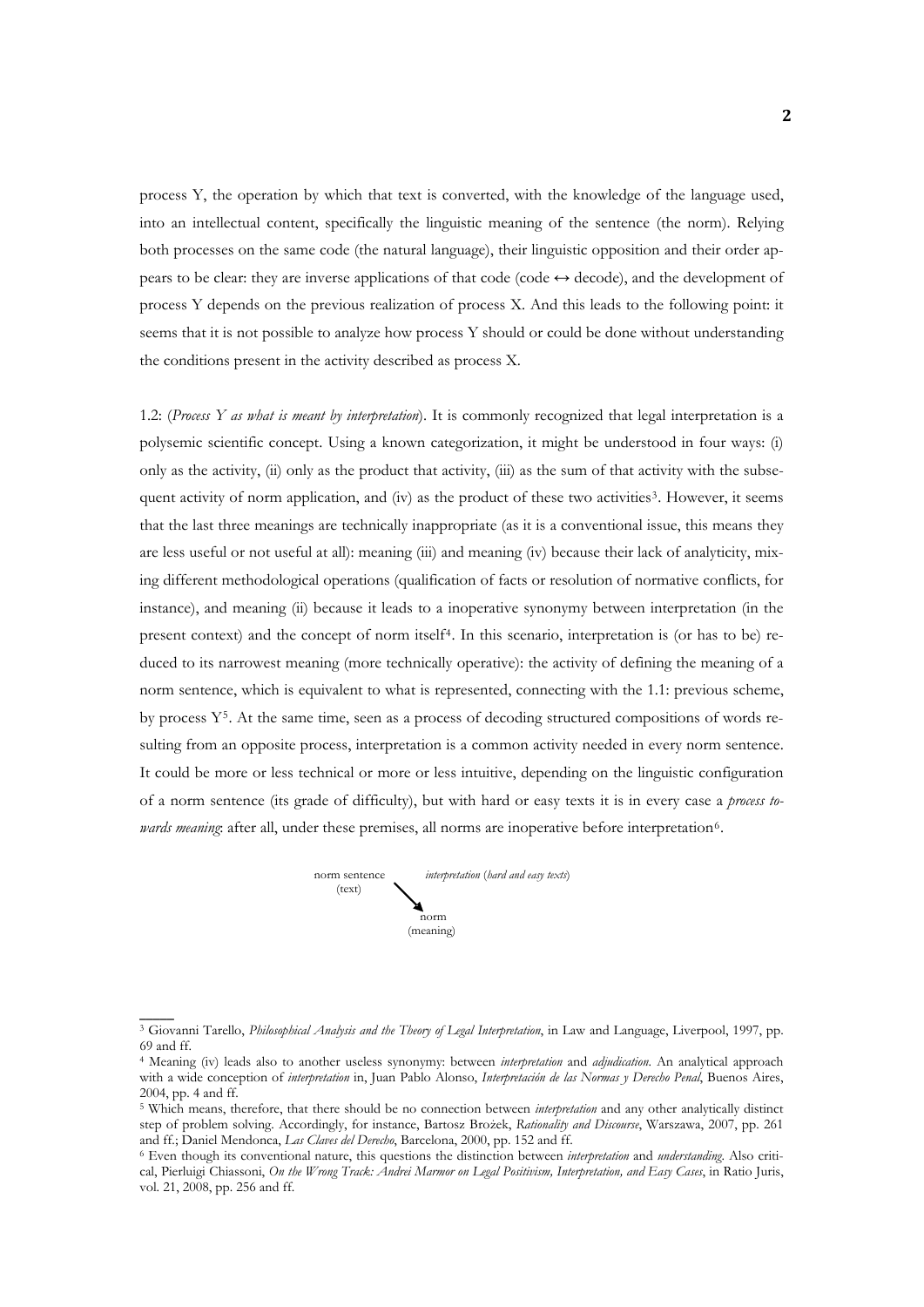1.3: (*Process X as a regulated process*). Even though it is not commonly taken into account, the mentioned process X is not a free operation or, with the same meaning here, it is not a legal use of language exempted of regulation. This happens because the legal order (in fact, all known legal orders) adopts an official natural language (or more than one) and, through the norm of the set that makes that adoption (LN<sub>1</sub> = *language norm<sub>1</sub>*: *official acts*  $\rightarrow$  *in language Z*), as binding as any other, subordinates the construction of norm sentences to the rules that are inherent to (or associated with) the adopted language[7](#page-2-0). If this allows to say that process X is legally regulated by natural language rules, as it is claimed here, it lifts the veil to another point: accepting that natural language rules are an autonomous set with an independent pedigree, their integration by LN<sub>1</sub> is a *formal reception*, in other words, a reception that allows the received set to maintain its own normative production and its specific evolution. Accordingly, even as a part of the legal order, natural language rules keep their autonomy and their content is what it is in the moment when they are legally applicable<sup>[8](#page-2-1)</sup>.

(i) With LN<sub>1</sub> (*language norm<sub>1</sub>: official acts*  $\rightarrow$  *in language Z*), the legal order establishes that all norm sentences (NS<sub>1</sub> to NS<sub>n</sub>) have to be composed under the rules of the natural language adopted (*Zrules*: *Zrule<sub>1</sub>*, *Zrule<sub>2</sub>*, etc.); (ii) As *Zrules* are an autonomous set with an independent pedigree,  $LN_1$  also implies that they are applicable (in the le-

gal order) with their developing content: if  $Z\nu \nu \nu_2$  changes, it is legally applicable as  $Z\nu \nu \nu_2$  with its new content<sup>[9](#page-2-2)</sup>.

ing th ose coming from semantic *Zrules*[11](#page-2-4). As these legal norms on language are as well rules on the These natural language rules are, naturally, syntactical rules, establishing allowed sequences of words and phrase structures, and semantic rules, associating expressions of the given language with their meanings through their use in the community of speakers<sup>[10](#page-2-3)</sup>. Obviously, for normative authorities enacting norm sentences, natural language rules ought to be observed, not only because of the mentioned  $LN_1$  of the legal order, which is already decisive, but also because that is the only way norm sentences can reach their communicative goal (*Zrules* as the *code* between normative authorities and norm addressees). It is important to notice that, although natural language rules have their own processes of modification, they can also be (atomistically) changed inside the legal order by legal norms: that is what happens, for instance, with definition norms, establishing different meanings or depurat-

<span id="page-2-0"></span><sup>7</sup> For instance, Santiago Nino, *Introducción al Análisis del Derecho*, Barcelona, 11ª ed., 2003, p. 247, and with cases in an environment of more than one natural language, Timothy Endicott, *The One True Interpretation*, in Analisi e Diritto, 2005, pp. 127 and ff.

<span id="page-2-1"></span><sup>8</sup> On the relation between a legal order and other orders (legal or not), e.g., François Ost and Michel van de Kerchove, Le Système Juridique entre Ordre et Désordre, Paris, 1988, pp. 158 and ff.

<span id="page-2-2"></span><sup>&</sup>lt;sup>9</sup> This stresses the fact that normative authorities, on one side, and legal interpreters, on another, are legally subordinated to that evolution. One consequence is particularly relevant: because it is a formal reception, the word-world meaning relation is always the one applicable in the moment that language is used (if  $A \rightarrow B$  when the norm sentence was enacted becomes now  $A \rightarrow B_1$ , then the natural language rule (semantic *Zrule* on A received by LN<sub>1</sub>) orders  $A \rightarrow$ B<sub>1</sub> forbidding the meaning B. Naturally, this is an argument against all varieties of non-actual interpretation.<br><sup>10</sup> David Lewis, Languages and Language, in *The Philosophy of Language*, 4<sup>ª</sup> ed., New York, 2001, pp. 562

<span id="page-2-3"></span>Pattaro, *Lenguaje y Comportamiento*, in *Analisis y Derecho*, Ciudad de Mexico, 2004, p. 327.<br><sup>11</sup> Another example is given by norms that define precise features of the use of language within process X (for in-

<span id="page-2-4"></span>stance, secondary norms defining the use of punctuation, style of redaction, or similar). On definition norms, although in a similar line of constitutive rules, Carlos Alchourrón and Eugenio Bulygin, *Definiciones y Normas*, in *Análisis Lógico y*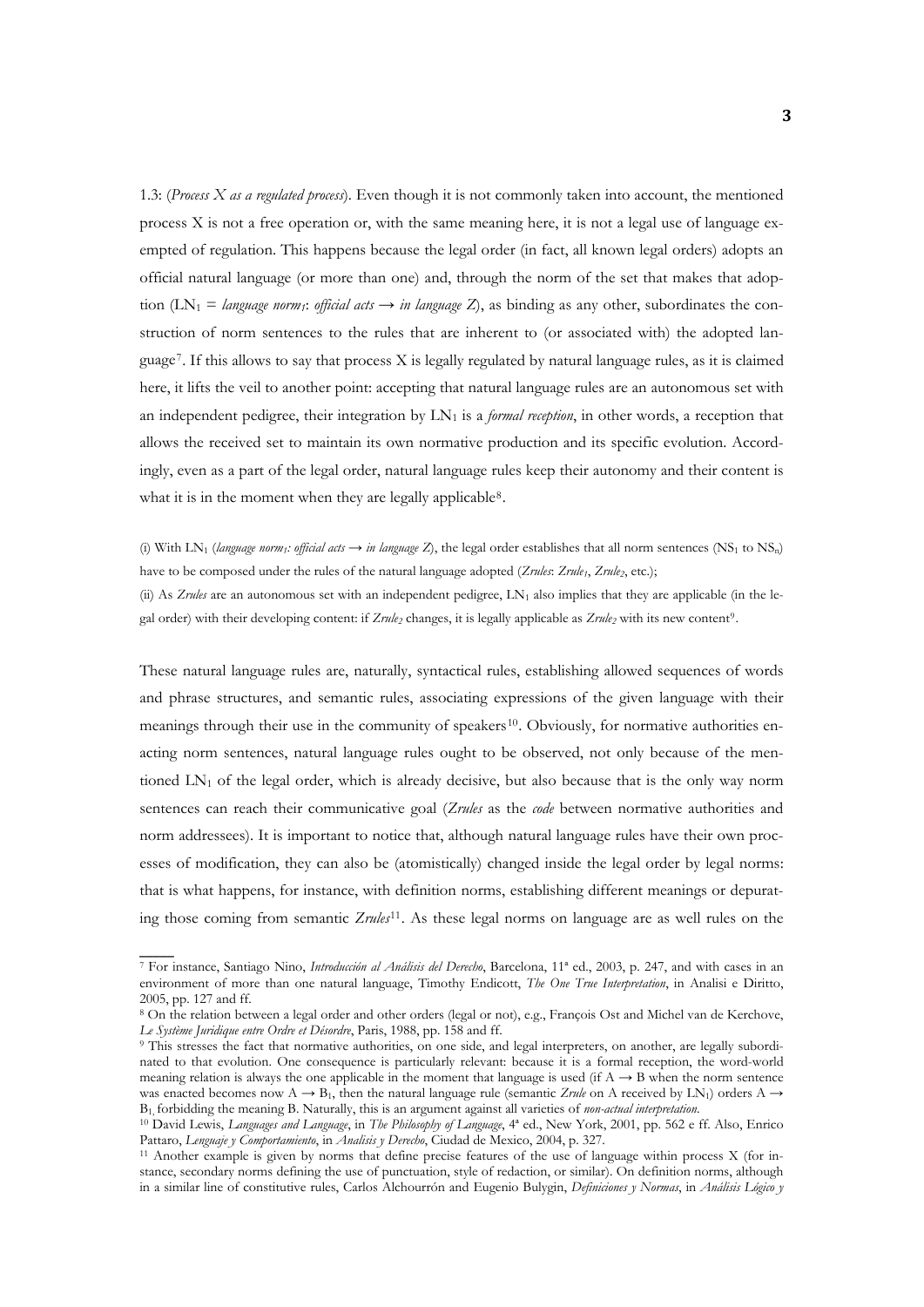natural language rules (legally unmodified) with all norms on language enacted in the legal set. use of language in the legal order, language rules regulating operation X turn out to be the sum of

# **2: Norm sentences as speech acts**

2.1: (*Ordinary conversations and norm sentences*). The following dialog between Mr. M and the Officer in duty at the customs room of a foreign airport illustrates an extreme case of failure in a communication process, under the inherent goal of a successful exchange of information.

(i) Officer: *You, sir, please, brandy… whiskey… cigarettes… ?* (ii) Mr. M: *No, no, thanks. Just a coffee.*

 $\overline{\phantom{a}}$ 

Two reasons justify the failure visible in the answer: (i) the high level of context dependence of the utterance of the Officer in duty, and (ii) the disregard of context information by Mr. M, preventing his understanding of what was meant by the Officer. Although the failure is quite inexplicable, it would have never happened with the same reasons if the situation was as follows (in spite of so many others that could lead to the same result).

(i) Is given a paper to Mr. M, before landing, where, with a reference to its belonging statute of the legal order, it is written: *at the airport customs room passengers arriving from foreign countries declare transported brandy, whiskey, and cigarettes.* 

And the failure would have never happened with the same reasons, because norm sentences are a kind of speech act, in contraposition to what happens in ordinary conversations, whose features prevent the opportunity of their occurrence: (i) norm sentences are a closed unilateral speech act, without chance for a linguistic reply, (ii) norm sentences have an indeterminate speaker and indeterminate hearers (readers, here), (iii) they do not have a conversational context, because there is a context of utterance separated from the contexts of interpretation, (iv) those contexts are irrelevant to the illocutionary value of the speech act, (v) they are almost irrelevant to meaning, and, even if not significant in Mr. M previous situations, (vi) implied content is, at best, only of semantic nature and, therefore, only residually pertinent<sup>[12](#page-3-0)</sup>.

*Derecho*, Madrid, 1991, pp. 431 and ff. However, if legal norms on language are norms of the legal order as any others, this raises the question for the normative basis to disregard them (as in, Michael Moore, *A Natural Law Theory of Interpretation*, in Southern California Law Review, 1985, vol. 58, p. 331). And the question is: under what normative criterion is a norm defining what one should understand for *book* in the legal order irrelevant and one defining VAT tax on the

<span id="page-3-0"></span><sup>&</sup>lt;sup>12</sup> Set of features of norm sentences that explain their specificity, defining a kind of speech act where knowledge of language (grammar and lexicon) is decisive to communication and pragmatic contributions have low significance.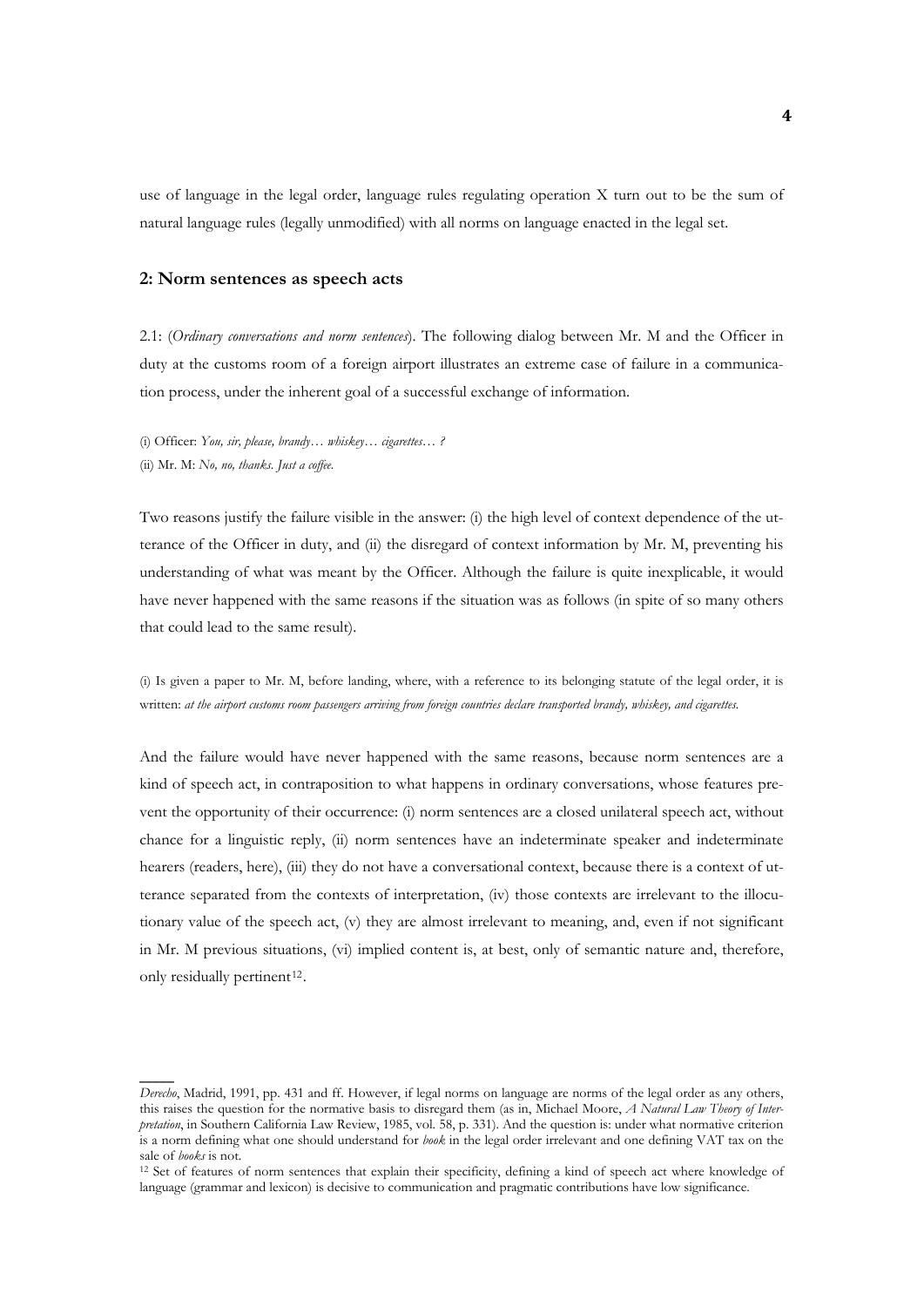2.2: (*Closed unilateral speech act*). If in ordinary conversations the use of language may incorporate the chance for a linguistic reply from the hearer, in the speech act that norm sentences are the use of language is restricted to a no way back communicative connection between speaker and reader[13](#page-4-0). As any experience with the legal order shows, a norm sentence does not request an answer from its addressees: it demands human behaviors that, even if communicative, are not oriented towards the normative authority. This feature implies that norm sentences just aim a successful reception of information (as a non-cooperative form of communication) and not a successful exchange of information[14](#page-4-1).

(i) This is visible, of course, in Mr. M previous situations: when reading the norm sentence in the plane, whether he later asks for *a coffee* or says that he does *not transport brandy, whiskey, and cigarettes*, there is never the chance to reply to the normative authority;

(ii) It is also evident that in Mr. M previous situations the instances of speech have distinct aims: in the first one a successful exchange of information (completely failed in the example given), and a successful reception of information in the second (also possible to fail for language reasons).

2.3: (*Indetermination of speaker and reader*). Differently from what happens in ordinary conversations, norm sentences are a kind of speech act where the connection speaker  $\rightarrow$  hearer (reader) is played in both sides by indeterminate actors. From the reader's point of view, this is intuitively understandable: norm sentences are utterances made to all the addressees of the legal order (previously unknown) and, even more specifically, they contain norms, by definition deontic contents with indeterminate addressees. In norm sentences, thus, there is no previous knowledge of who might the reader be. The significant point of this, here, is that from this indeterminacy follows, at least, the necessary removal of all expressions that connect addressees with context: for instance, spatial and personal deixis are, of course, not viable in norm sentences<sup>[15](#page-4-2)</sup>.

(i) In those hypothetical situations lived by Mr. M, the difference stressed now is on the Officer's *you* (personal deixis) and the segment *passengers arriving from foreign countries* in the norm sentence;

(ii) Therefore, indetermination of readers is a relevant constraint for norm sentences as speech acts: the subjective domain of a norm, under the consequence of absurdity, is indefinable on the basis of context information.

replac ement would not modify, obviously, the authorship of the utterance: the speaker would always Even though it is possible to connect a norm sentence with the person or group of persons that at a certain time occupy the body that the normative authority is, now from the speaker's point of view (normative authorities), the fact is that the speaker is, precisely, the normative authority and not that person or group of persons. If, in an extreme example, those persons change within process X, the

<span id="page-4-2"></span>

<span id="page-4-1"></span><span id="page-4-0"></span><sup>&</sup>lt;sup>13</sup> For instance, Gérard Cornu, *Linguistique Juridique*, 2<sup>ª</sup> ed., Paris, 2000, pp. 267 and ff.<br><sup>14</sup> Andrei Marmor, *The Pragmatics of Legal Language*, in Ratio Juris, 2008, vol. 21, p. 438.<br><sup>15</sup> On these cases of deixis Fonseca, *Deixis e Pragmática Linguística*, in *Introdução à Linguística Geral e Portuguesa*, 2ª ed., Lisboa, 2005, pp. 437 and ff.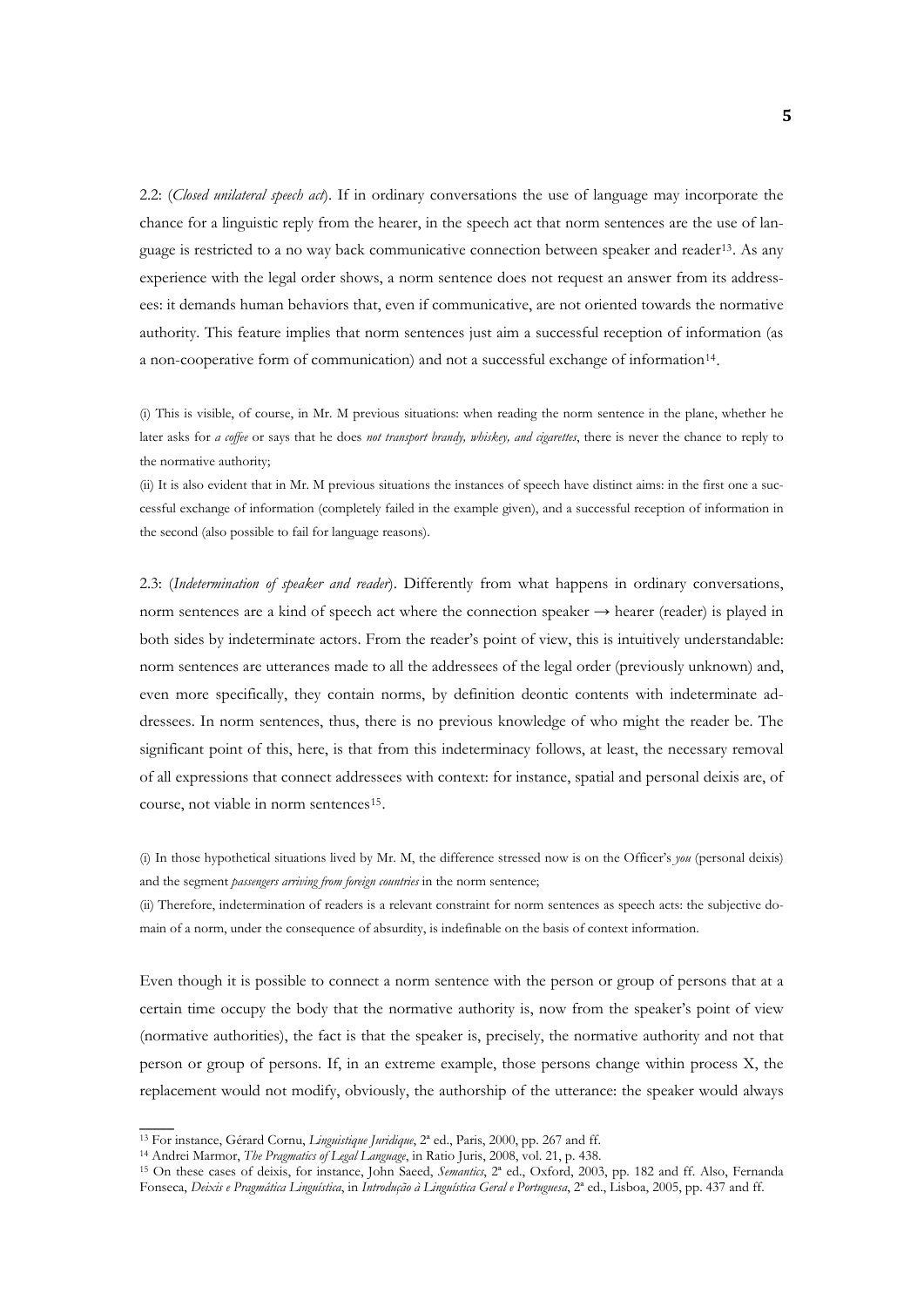be the normative authority (as it is in normal replacements before and after that process). The speaker of a norm sentence is, thus, an institutional speaker, legally identified as the author of the speech act and, furthermore, legally identified as a different person (and a different speaker) from the physical persons that actually created the norm sentence. And an institutional speaker is, by definition, indeterminate, not because there is no possible knowledge of who it might be (on the contrary), but, otherwise, because it is independent from the person or group of persons that physically spoke in its name[16](#page-5-0). This particular indeterminacy of the speaker in norm sentences is also a contribution for a specific feature of norm sentences as speech acts: the adoption of a type of discourse, specifically a written formal standard of the natural language, unmarked by any social, geographical or similar variations, which has to be used in order to dissolve material speakers within the formal speaker and to confer the grade of solemnity inherent to the *status* of the normative authority[17](#page-5-1).

(i) In those hypothetical situations, the difference stressed now would be visible with the absurd change of utterances: for instance, Mr. M, before landing, reads the norm sentence *at the airport customs room*, *brandy…whiskey… cigarettes… ?* 

2.4: (*Context in norm sentences*). Also differently from ordinary conversations, where speaker and hearer share space and time, in norm sentences two different ideas of context have to be taken into account: the context of the utterance (*context<sub>1</sub>* = *context of speaker*), and the contexts of interpretation (*contexts<sub>n</sub>* = *contexts of readers*). The first is the context surrounding the enactment of the norm sentence, more or less the empirical world that exists in the moment of process X, specifically in the subject considered in the norm expressed. The second is, rigorously, a set of contexts, composed by all situations of life where the norm sentence reaches an addressee or, more broadly, by all situations where it has to be interpreted. Beyond demonstrating the inexistence of a conversional context, this allows to see that only *context<sub>1</sub>* is known when the utterance is made: *contexts<sub>n</sub>* are unpredictable and, therefore, they cannot be taken into account by the normative authority in the norm sentence. Multi-contextuality of norm sentences, thus, intensely decreases *context* contributions to interpretation: only *context<sub>1</sub>* gives information and *context<sub>1</sub>* information seems to be not very valuable for interpretation purposes<sup>[18](#page-5-2)</sup>.

quently ) shared a context defined by space and time; this defined context gives information and gives accuracy and assurance on what this information is (all that was disregarded by Mr. M); (i) In the first Mr. M situation there was a conversional context: speaker and hearer (and question and answer, conse-

<span id="page-5-1"></span><span id="page-5-0"></span><sup>&</sup>lt;sup>16</sup> Apparently disregarding this, Andrei Marmor, *The Pragmatics of Legal Language*, cit., p. 435.<br><sup>17</sup> On the type of discourse of statutes, Neil MacCormick, *Rhetoric and the Rule of Law*, cit., p. 126, and Santiago Nin

<span id="page-5-2"></span><sup>&</sup>lt;sup>18</sup> Speaking of a conversational context, with and among legislators and other political agents, as if there were no differences between, on one side, their utterances and the norm sentence as distinct speech acts (with distinct contexts and only the second as the one in question) and, on another, the norm sentence when is *spoken* and when is *read*, Andrei Marmor, *Pragmatics of Legal Language,* cit., p. 435. It is important to notice, however, that the distinction made in the text has nothing to do with the difference between narrow context (who speaks, when and where) and wide context (all the rest), as in, François Recanati, *Literal Meaning*, Cambridge, 2004, p. 56. It is based on space and time disfunctionality.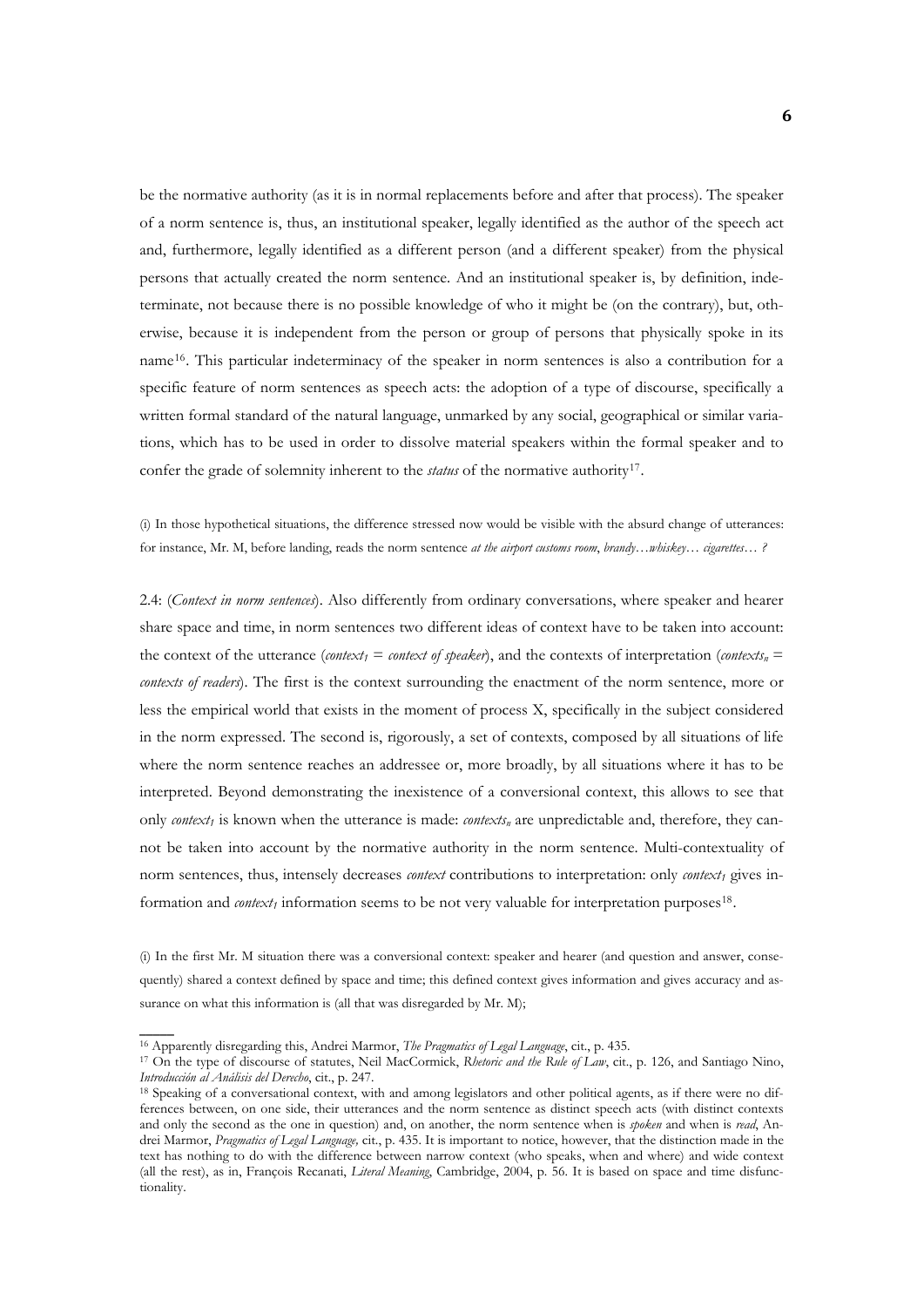(ii) The claimed multi-contextuality of the norm sentence, where there is no conversational context, raises the following question: if only *context<sub>1</sub>* can be taken into account in process X, is there more contextual information usable in process Y than that ?

2.5: (*Irrelevancy of contexts to illocutionary value of the speech act*). As implied in the description of process X, norm sentences are a use of language strictly made to express the exercise of a power conferring norm or, in other words, to express the exercise of norms that only enable the creation of deontic contents: thus, norm sentences, by definition, only communicate allowed, forbidden or mandatory consequences[19](#page-6-0). As an expression of the exercise of a competence norm, known as that among the community of speakers (under a general knowledge similar to the one that exists towards language itself), this kind of speech act does not dependent on anything else to define its illocutionary value: the mere exteriorization of its quality of norm sentence (provided by its identification as a written speech that belongs to a statute) immediately identifies it as a speech act with a directive force (and, possibly, a commissive one), being self-evident that the speaker would never intend to express emotions or as-sert anything<sup>[20](#page-6-1)</sup>. If these considerations proceed, consequently one has to admit that contexts do not play any role in the definition of the illocutionary value of norm sentences: the empirical world surrounding the utterance (*context1*), and the unknown situations of interpretation (*contextsn*), separately or jointly, do not contribute to the definition of something that is already acquired by readers, here, what is the speaker doing with words.

(i) If the paper given to Mr. M before landing only had the sentence *at the airport customs room passengers arriving from foreign countries declare transported brandy, whiskey, and cigarettes*, one may claim that the illocutionary value was doubtful: nothing removes the possibility of a narrative on something that commonly happens in that airport;

(ii) If the paper given to Mr. M before landing has a reference on the belonging statute, presenting the text *at the airport customs room passengers arriving from foreign countries declare transported brandy, whiskey, and cigarettes* as a norm sentence, Mr. M. would identify the speech (under normal circumstances) as an order to obey some minutes after;

(iii) In order to know that the normative authority commanded that *brandy, whiskey, and cigarettes have to be declared*, Mr. M is clearly not dependent on the facts of the world that surrounded the enactment of the norm sentence  $(context<sub>1</sub>)$ , or on the facts that are happening on the plane while he reads the paper (*context2*);

(iv) Probably, the reason why he knows that it is a command even explains why that deontic content (specifically the expression of the deontic mode) is written without a verbal mark of a norm: *passengers declare transported* is usable instead of *passengers ought to declare transported* because illocutionary force is already acquired by Mr. M.

norm sentence is going to be interpreted, each one of these unknown future speech circumstances 2.6: (*Almost irrelevancy of contexts to meaning*). As a multi-contextual type of speech act, and differently from ordinary conversations, meaning in norm sentences is barely dependent on context, what is specially visible with contexts of interpretation (*contextsn*). Given the unpredictable situations in which the

<span id="page-6-1"></span><span id="page-6-0"></span><sup>&</sup>lt;sup>19</sup> Neil MacCormick, *Powers and Power-Conferring Norms*, in *Normativity and Norms*, Oxford, 1998, p. 495.<br><sup>20</sup> In the same way, Paul Amselek, *Philosophy of Law and Theory of Speech Acts*, in Ratio Juris, 1988, vol. 1,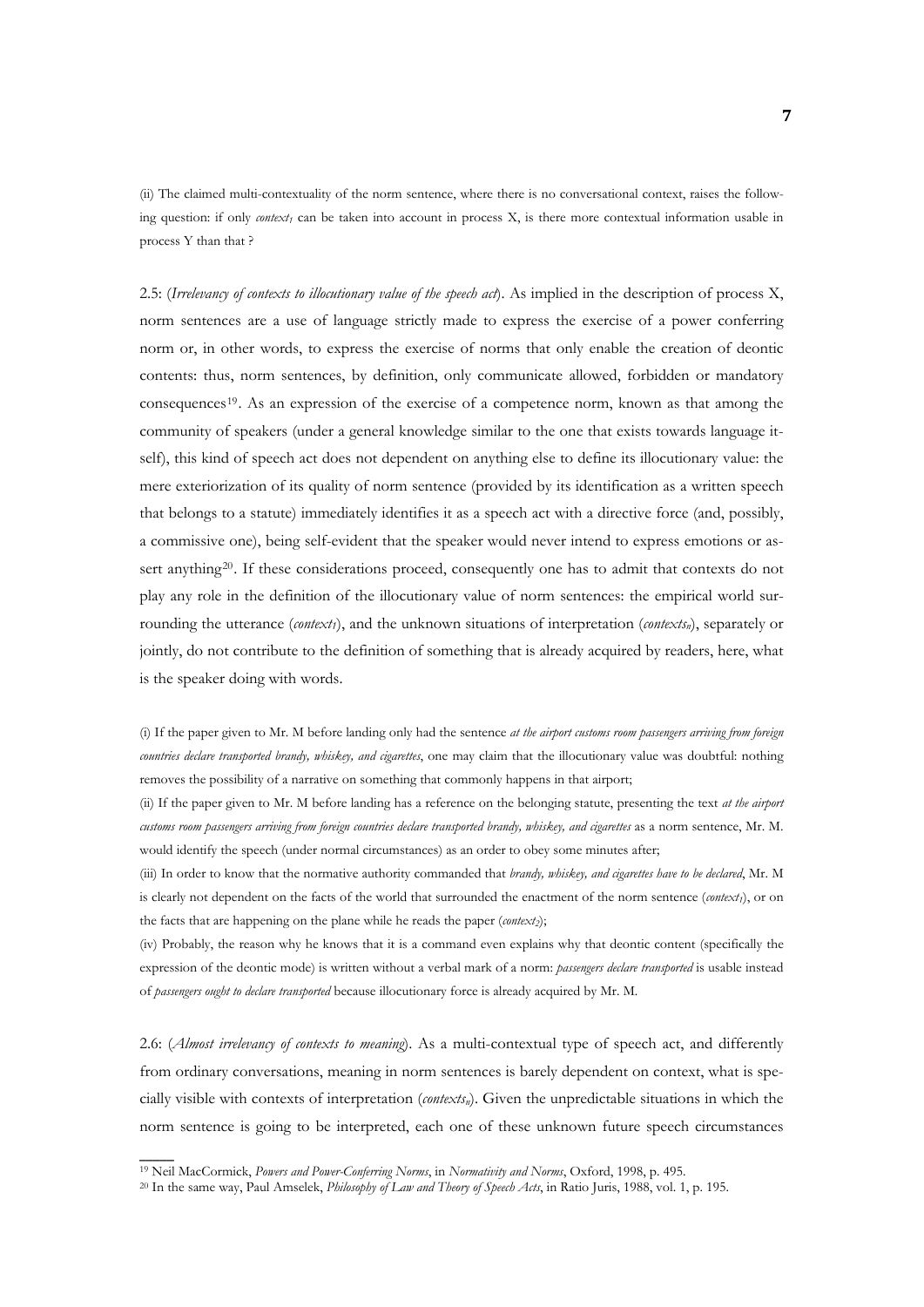cannot provide information on what is meant by the norm sentence<sup>[21](#page-7-0)</sup>. Regarding these contexts of interpretation, it appears that multi-contextuality dissolves context contribution and becomes only a relevant factor at the semantic level of the potential border-line cases challenging word extension: hence, here, *contexts<sub>n</sub>* only provide cases of open texture.

(i) With the norm sentence *at the airport customs room passengers arriving from foreign countries declare transported brandy, whiskey, and cigarettes*, multi-contextuality, from the reader's point of view, dissolves context (plural and unknown); (ii) It is possible to conceive, nevertheless, that context may interfere with meaning if it raises doubts on the semantic extension of words: it is the case of a passenger transporting, for instance, a *beverage very similar to whiskey*.

Space and time distances between speaker and readers also decrease the contribution that the context of utterance (*context1*) may offer to meaning. Since in the moment of enactment only the world surrounding the norm sentence is shared between the normative authority and the addressees, context information is not more than knowledge concerning that world. And in order for readers to define meaning in norm sentences, it seems quite doubtful what the effective contribution provided by that knowledge may be. It may suggest possible explanations, reasons, or finalities beneath the utterance, but all these, as possibilities, seem to be excessively fragile in order to be significant<sup>[22](#page-7-1)</sup>.

(i) In the norm sentence *at airport customs room passengers arriving from foreign countries declare transported brandy, whiskey, and cigarettes*, the context of utterance is the world existent in the moment of enactment: readers do not share anything else; (ii) When Mr. M is reading the sentence in the plane (or later, of course), it seems that his (fictionally medium) knowledge of the world on *goods declaration at airports* in the moment of enactment does not help him at all.

2.7: (*Residual pertinence of implied content*). Also differently from what happens in ordinary conversations, in norm sentences implied content is intensely limited: the indeterminacy of addressees and the inexistence of a conversational context in this kind of speech act do not allow otherwise. By implied content it is meant the instances of speech where the content asserted by an expression, because some further information is implicated, does not necessarily exhaust what has been said<sup>[23](#page-7-2)</sup>. Briefly speaking, three types of implied content have to be considered: (i) presuppositions, describing contents, already known by hearers or that they would assume without objection, that have to be taken for certain in order for the sentence keep its sense, (ii) conversational implicatures, related to contents that the hearer is able to infer under the speech situation and on the basis of a cooperative behavior, and (iii) con-

<span id="page-7-0"></span><sup>21</sup> Under the penalty of no meaning before each reader. Differently, e.g., Damiano Canale and Giovanni Tuzet, *On Le*gal Inferentialism. Toward a Pragmatics of Semantic Content in Legal Interpretation ?, in Ratio Juris, 2007, vol. 20, pp. 37 and ff. <sup>22</sup> This implies, of course, further explanations, but, realistically, they would reques

<span id="page-7-2"></span><span id="page-7-1"></span><sup>23</sup> Andrei Marmor, *The Pragmatics of Legal Language*, cit., p. 430. Generally, François Recanati, *Literal Meaning*, cit., pp. 68 and ff.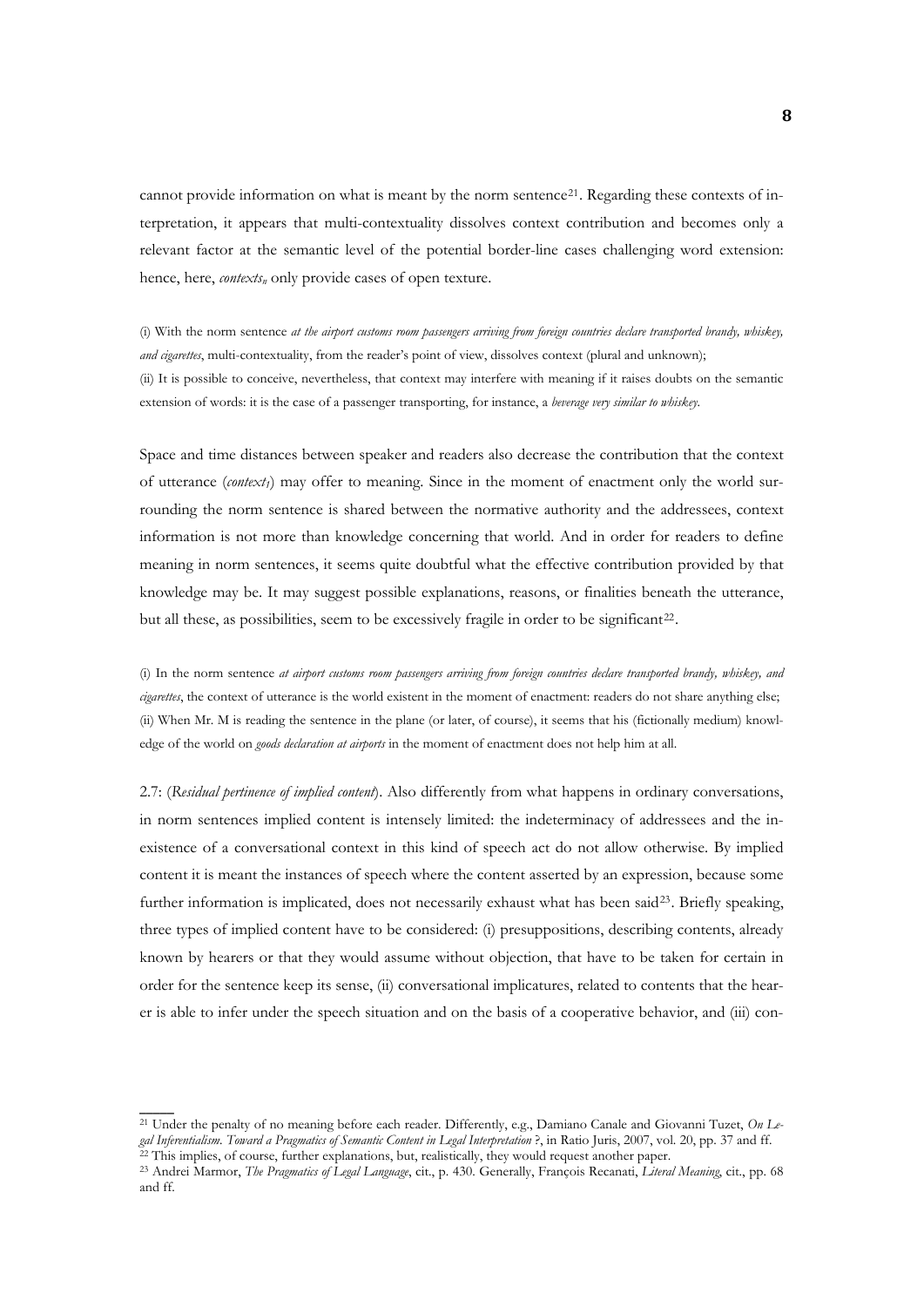ventional implicatures, referencing cases where the implicature follows from the meaning of the rele-vant words used without dependence of context or a communicative effort from the hearer<sup>[24](#page-8-0)</sup>.

(i) In a presupposition, there is a sentence, for instance *Mr. M´s wife is waiting for him at the airport*, with implied content, here that *Mr. M is married*; in the sentence this is not said and, if it is negated, the sentence would not make sense; (ii) In a conversational implicature, there is a sentence, for instance Mr. M is questioned if he *will [you] take a cab*, and he answers that *his* [*my*] *wife is waiting for him* [*me*]; in the answer he did not say whether he would take a cab or not, but it is implied that he would not because his wife has other transportation alternative;

(iii) In a conventional implicature, there is a sentence, for instance *Mr. M moved from Oporto to Milan*, that allows to take out strictly within the meaning of the sentence the implied content that *he lived in Oporto*;

As these examples suggest, implied content can only play a residual role in norm sentences. Under the claimed inexistence of a conversational context, conversational implicatures cannot obviously be used, and presuppositions are only viable when they can pass the indeterminate addressees border that is inherent to norm sentences, requiring, as it seems, that only contents that are true and generally known can be implied. Differently, conventional implicatures seem to fit in the speech act that norm sentences are: no reason justifies the exclusion of content merely implied in literal meaning<sup>[25](#page-8-1)</sup>.

### **3: Meaning in norm sentences: certainty and uncertainty**

 $\overline{\phantom{a}}$ 

3.1: (*Approaching certainty and uncertainty in norm sentences*). With the previous considerations, two consequent points for the analysis of certainty and uncertainty in norm sentences can be settled. First, because interpretation regards exclusively the linguistic configuration of norms, it is just what concerns language that can cause certain or uncertain results (other sources of methodological uncertainty, like resolution of normative conflicts, are displaced). Second, as norm sentences are a type of speech act where pragmatic aspects of language are clearly secondary, interpretation is essentially a matter of semantics and uncertainty as to be evaluated at this level (other contributions are merely residual). In order to understand the following considerations, two other points have to be anticipated. First, because a norm is the meaning of a norm sentence, the alternatives of meaning provided by a legal text are alternatives of possible norms comprehended in it: each alternative of meaning is, thus, a potential norm covered by the norm sentence. Second, because the scientific goal of legal interpretation is objectivity, between certainty and uncertainty the first has to be seen as the methodological regularity

<span id="page-8-0"></span><sup>24</sup> On these, e.g., Jennifer Saul, *Speaker Meaning, What is Said, and What is Implicated*, in Noûs, 2002, vol. 36, pp. 228 and ff.; John Saeed, *Semantics*, cit., pp. 101 and ff.; Carlos Gouveia, Pragmática, in *Introdução à Linguística Geral e Portuguesa*, 2ª ed., Lisboa, 2005, pp. 403 and ff.

<span id="page-8-1"></span><sup>25</sup> In the same way, Andrei Marmor, *What Does the Law Say ? Semantics and Pragmatics in Statutory Language*, in Analisi e Diritto, 2007, p. 139.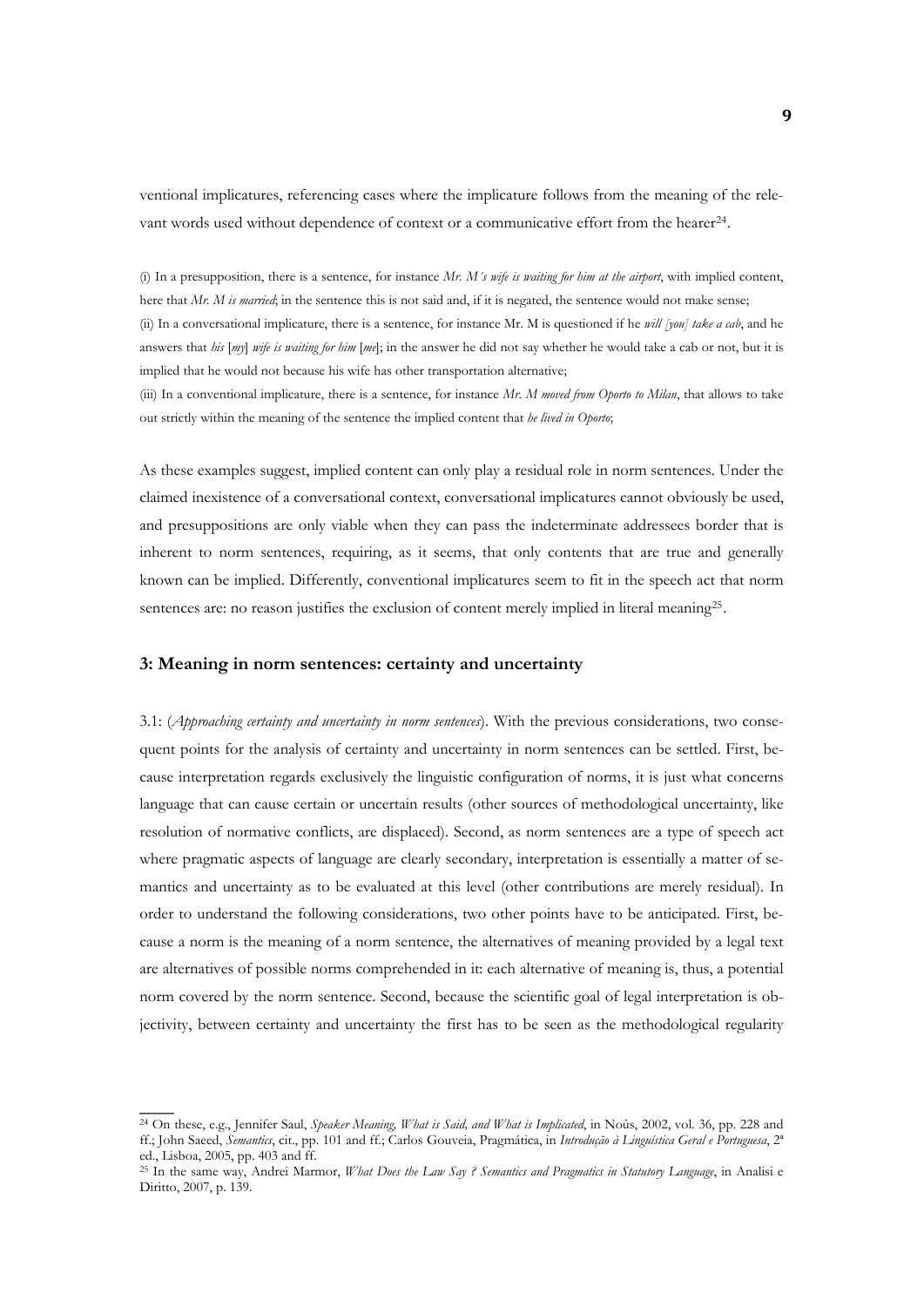and the second as the *theoretical problem* (it is uncertainty that refrains the achievement of that goal): therefore, semantic uncertainty has to appear as the core subject of interpretation<sup>[26](#page-9-0)</sup>.

3.2: (*Syntactical uncertainty*). The first type of language uncertainty is the one coming from the way words are organized in the sentence (phrase), creating doubts about its meaning: here, uncertainty is not in the meaning of the words used, but, otherwise, appears as a result of the specific composition of words in the utterance[27](#page-9-1). Borrowing a known example, there is a syntactical uncertainty in the norm sentence *passengers are only allowed to carry on board a briefcase, a coat or an umbrella*, where the phrase structure is doubtful about what *passengers are allowed to carry on board*. This doubt creates three alternatives of meaning: (i) *meaning1*, they may carry a *briefcase* and choose between a *coat* and an *umbrella*, (ii) *meaning2*, they may choose between carrying a *briefcase* and a *coat* or only an *umbrella*, and even (iii) *meaning3*, they can carry a *coat* and choose between a *briefcase* and an *umbrella*[28](#page-9-2). The following scheme tries to illustrate the relation between the phrase and its alternatives of meaning.



Analyzing this linguistic uncertainty, two points must be taken into account: (i) alternatives of meaning are the alternatives allowed by the semantic field of the norm sentence, and (ii) those alternatives are defined. The first describes that each alternative of meaning is covered by the linguistic extension of the norm sentence: in the present case, as seen, there is text to support *meaning*<sub>1</sub>, *meaning*<sub>2</sub>, and *meaning<sub>3</sub>* as alternatives semantically included. The second shows that in this uncertainty there is a linguistic frame representing a real border for certainty: no more linguistic alternatives are present beyond those allowed by the norm sentence. Within the present example, even though uncertainty, it is certain that the norm sentence does not support passengers to carry on board *a briefcase, a coat and an umbrella* or, even more evidently, objects such as *cars* or *dogs*. As alternatives of meaning are alternatives of norms expressed by the norm sentence, as said, this syntactical uncertainty presents three possible norms.

P b  $\wedge$  (c  $\vee$  d), N<sub>2</sub> = a P (b  $\wedge$  c)  $\vee$  d, and N<sub>3</sub> = a P c  $\wedge$  (b  $\vee$  d); (i): If in the norm sentence *passengers are only allowed to carry on board a briefcase, a coat or an umbrella*, *on board* = a, deontic mode = P (*permition*), *briefcase* = b, *coat* = c, and *umbrella* = d, then three possible norms are in its semantic field:  $N_1 = a$ 

<span id="page-9-0"></span><sup>&</sup>lt;sup>26</sup> On other consequences of objectivity beyond scientificity, such as expectations or justice, Paolo Comanducci, *Aarnio and the Problem of Legal Certainty*, in Rechtstheorie, 1995, vol. 26, pp. 28 and 29.

<span id="page-9-2"></span><span id="page-9-1"></span><sup>&</sup>lt;sup>27</sup> Santiago Nino, *Introducción al Análisis del Derecho*, cit., pp. 261 and ff.; Alf Ross, *On Law and Justice*, cit., pp. 122 and ff. <sup>28</sup> The example in, Santiago Nino, *Introducción al Análisis del Derecho*, cit., p.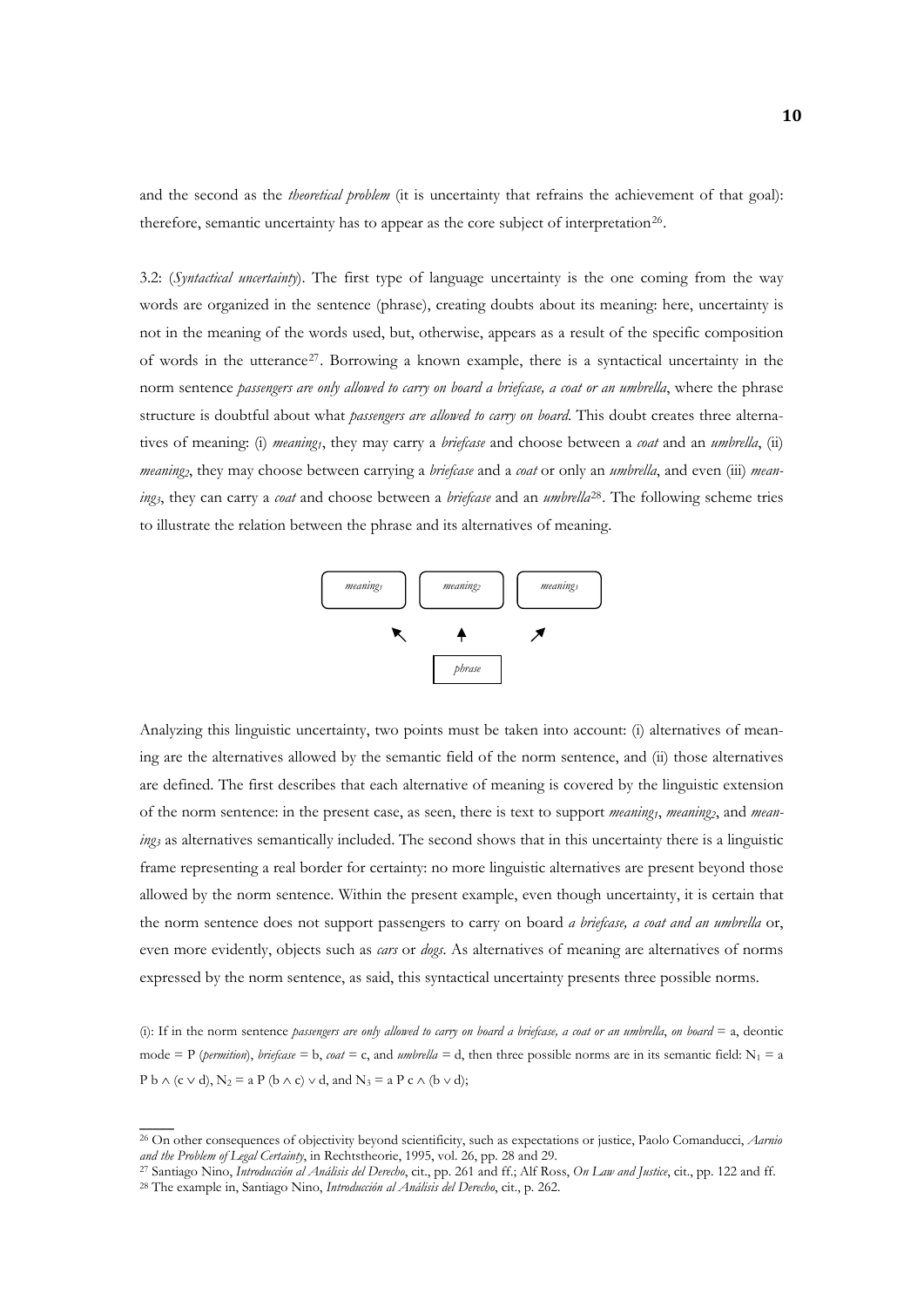(ii) These three norms are defined and no more are covered by the norm sentence: under *passengers are only allowed to carry on board a briefcase, a coat or an umbrella*, its semantic field does not cover (with e = *cars*, and  $f = degs$ ): N<sub>4</sub> = a P b  $\land c$  $\wedge$  d, and, obviously, N<sub>5</sub> = a P b  $\wedge$  c  $\wedge$  e, and N<sub>6</sub> = a P b  $\wedge$  c  $\vee$  f; it is certain, thus, that NS = N<sub>1</sub>  $\vee$  N<sub>2</sub>  $\vee$  N<sub>3</sub>.

3.3: (*Lexical uncertainty: polysemy*). Differently from syntactical, polysemy is a lexical type of uncertainty, specifically related, thus, with the meaning of a word. Here, uncertainty comes from the fact that the word has different meanings, creating the doubt about which is, among all meanings of the word, the one the norm sentence uses<sup>[29](#page-10-0)</sup>. Even though it is not a very relevant type of uncertainty, because the doubt produced by polysemy is almost always clarified by the co-text of the norm sentence (other norm sentences using the same word), it is, nevertheless, a type of uncertainty. And, as the previous one, it also creates alternatives of meaning. Using an example, there is polysemic uncertainty in the norm sentence *entrance is forbidden to persons with moles*, where the word *mole* (with more than one meaning) raises doubts about to whom *is the entrance forbidden*. Here, disregarding other meanings, for the sake of simplicity, the alternatives may be: (i) *meaning*<sub>1</sub>, persons with *the animal mole*, (ii) *meaning*<sub>2</sub>, persons with the *skin marks called moles*, and (iii) *meaning3*, persons with *records from the Mole label*. The following scheme tries to illustrate the relation between the word and its alternatives of meaning.



Despite the mentioned minor significance of polysemy as a source of legal uncertainty, the same equivalence between alternatives of meaning and a margin of possible norms covered by the norm sentence is present. In the same way, and disregarding again for the same reason other meanings of the word *mole*, the semantic field of the norm sentence allows three norms, all of them equally covered by the text ( $N_1$  = *meaning<sub>1</sub>*,  $N_2$  = *meaning<sub>2</sub>*, and  $N_3$  = *meaning<sub>3</sub>*), what seems clear when, on a norm individuation basis, only this text is in evaluation (other norm sentences may show what is the effective meaning). As in the previous type of uncertainty, there is also here a frame for uncertainty (and its variation) directly conferred by the norm sentence: the alternatives of meaning given by the word have a border from which no other alternatives can be assigned to the text. It is a matter of linguistic certainty provided by the text, therefore, that the norm sentence, in the present example, does not support, for instance,  $N_4$  or  $N_5$ .

<span id="page-10-0"></span><sup>29</sup> For instance, Ana Wierzbicka, *Semantics: Primes and Universals*, Oxford, 1996, pp. 242 and ff.; John Lyons, *Language and Linguistics*, 2ª ed., Cambridge, 1984, pp. 146 and ff.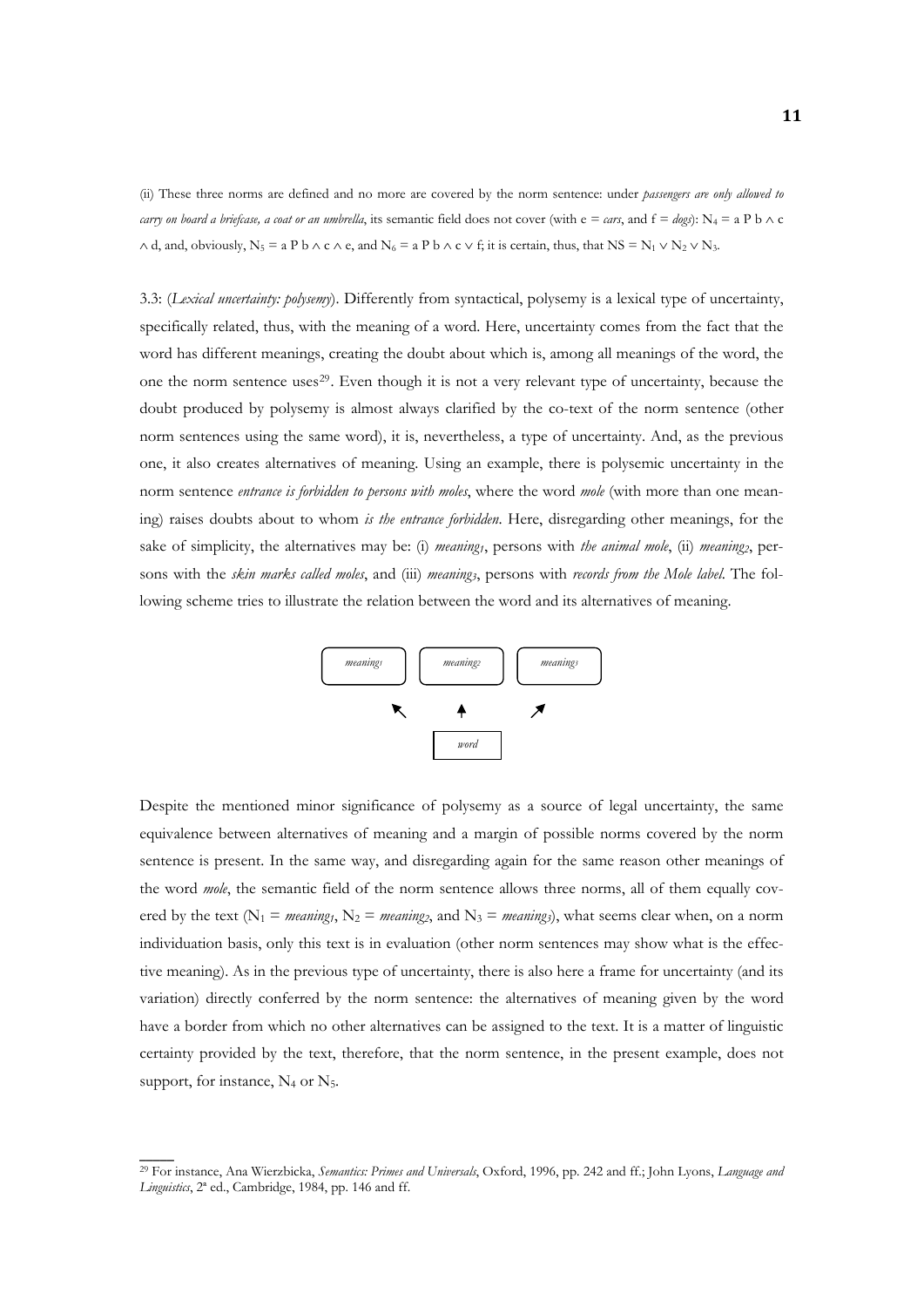(i) If in the norm sentence *entrance is forbidden to persons with moles*, the word *mole* can be read as  $c_1 =$  *the animal mole*,  $c_2 =$ *skin marks called moles* or  $c_3 =$  *records from the Mole label*, then one of three norms is covered by the text (with a  $=$  *entrance*, deontic mode = Pr [*prohibition*], and  $b =$  *persons*):  $N_1 = a Pr bc_1$ ,  $N_2 = a Pr bc_2$ , and  $N_3 = a Pr bc_3$ ;

(ii) These three norms are defined and no other norms are linguistically covered by the norm sentence: under *entrance is forbidden to persons with moles*, its semantic field does not cover (with  $c_4 =$  *other skin marks*, and  $c_5 =$  *other animals*):  $N_4 = a$  P bc<sub>4</sub>, or  $N_5 = a P b c_5$ ; it is certain, thus, that  $NS = N_1 \vee N_2 \vee N_3$ .

3.4: (*Lexical uncertainty: vagueness*). Vagueness, as polysemy, is also a type of uncertainty related to the meaning of a word. However, if polysemy characterizes a word with more than one meaning, vagueness stands for a word with unclear denotation borders: in vagueness, the meaning of the word is un-defined in what regards its extension<sup>[30](#page-11-0)</sup>. As a consequence, a vague word always presents a structure of three areas: (i) the area of positive certainty, without doubts about the facts covered by the word, (ii) the area of negative certainty, without doubts about facts not covered by the word, and (iii) the area of uncertainty, where it is doubtful whether the word is or is not applicable. Using another example, there is a vagueness uncertainty in the norm sentence *near primary and secondary schools ambulatory sale of food and beverages is forbidden*, where the word *near* creates doubts about until where is the *sale of food and beverages forbidden*. Even though the structure of vagueness is rather different from the one of polysemy, it is also possible to see that the vague word gives, as well, alternatives of meaning. Simplifying, if under the present example distance under 1 km is *near* (positive certainty) and above 5 km is not *near* anymore (negative certainty), the alternatives are all the ones measurable until the border of negative certainty: with a fictional measure, from *meaning1* under 1.0 km, finishing in *meaning41*, under 5.0 km. The following scheme tries to illustrate areas of vagueness, identifying the space with alternatives: from the space of the smaller circle until the external border of uncertainty.



tence covers (as alternatives of meaning) the norm with the positive certainty domain and all that in-Thus, a norm sentence with a vague word gives a linguistic spectrum for a significant number of norms, equivalent to all alternatives of meaning under its semantic field. Accordingly, the norm sen-

<span id="page-11-0"></span><sup>30</sup> For instance, Ronald Sainsbury, *Concepts Without Boundaries*, in *Vagueness: a Reader*, London, 1996, pp. 251 and ff.; Jeremy Waldron, *Vagueness in Law and Language: Some Philosophical Issues*, in California Law Review, 1994, n.º 82, pp. 509 and ff.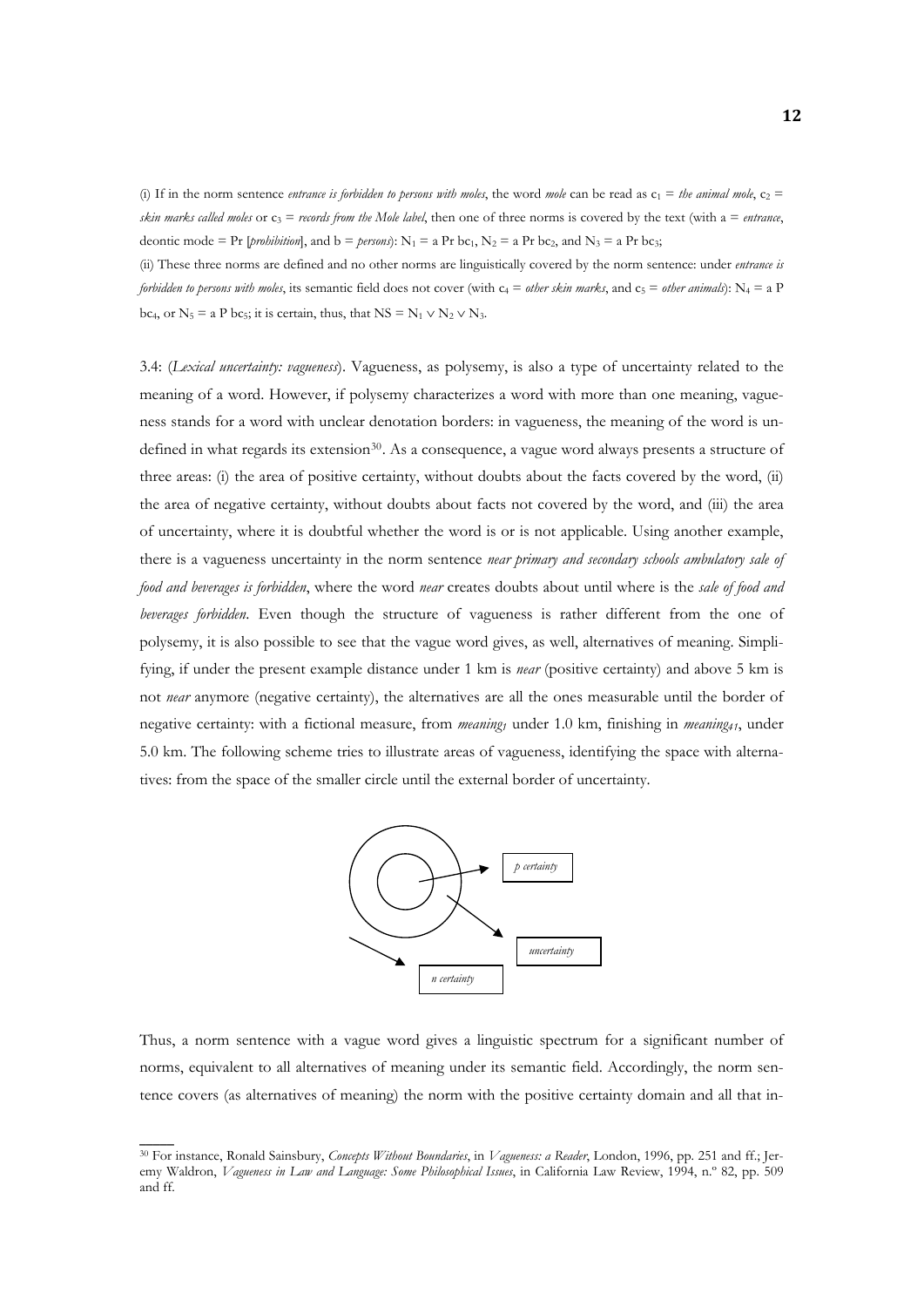clude progressive alternative slices of the uncertainty area into the positive certainty one. With the present example, there is N<sub>1</sub> (*sale forbidden under 1 km*), N<sub>2</sub> (*sale forbidden under 1.1 km*), N<sub>3</sub> (*sale forbidden under 1.2 km*), and so on, until N41 (*sale forbidden under 5.0 km*). However, although vagueness can enfold a huge number of norms, there is no doubt that they are always linguistically limited: the border of uncertainty marks a line from which no more alternatives of meaning are suitable, following from this that the norm sentence, as also seen in the previous types of linguistic uncertainty, has a defined margin bounding what is and what is not a possible norm under its text. It is possible to say, hence, that vagueness, in its own way, also confers linguistic certainty.

(i) If in *near primary and secondary schools ambulatory sale of food and beverages is forbidden, the word <i>near* can be read as  $a_1 = un$ *der 1 km*,  $a_2$  = *under 1.1 km*,  $a_3$  = *under 1.2 km*, finishing in  $a_{41}$  = *under 5.0 km*; then, forty one norms are covered by the text (with b *= primary schools*, c *= secondary schools*, deontic mode = Pr [*prohibition*], d *= sale of food*, and e *=sale of beverages*):  $N_1 = a_1 \wedge b \wedge c$  Pr d  $\wedge$  e,  $N_2 = a_2 \wedge b \wedge c$  Pr d  $\wedge$  e,  $N_3 = a_3 \wedge b \wedge c$  Pr d  $\wedge$  e, until  $N_{41} = a_{41} \wedge b \wedge c$  Pr d  $\wedge$  e; (ii) These forty one norms are defined and no other norms are covered: under *near primary and secondary schools ambulatory sale of food and beverages is forbidden*, its semantic field does not cover (with  $a_{42} =$  *under* 5.1 km, and  $a_{43} =$  *under* 5.2 km): N<sub>42</sub>  $=$  a<sub>42</sub> ∧ b ∧ c Pr d ∧ e, or N<sub>43</sub> = a<sub>43</sub> ∧ b ∧ c Pr d ∧ e; it is certain, thus, that NS = N<sub>1</sub> ∨ N<sub>2</sub> ∨ N<sub>3</sub> ∨ … ∨ N<sub>41</sub>.

prehending all cases where there is an object that might be (or not) qualified as a vehicle (*border-line ve-*3.5: (*Lexical uncertainty: open texture*). If polysemy and vagueness reflect types of uncertainty related to specific words that are identifiable as belonging to each one of them, open texture is a feature that characterizes all remaining words (unless specified categories as natural kinds): it shows a constant doubt on the word applicability or, in another way, it shows that words are generally subject to the potential appearance of border-line cases<sup>[31](#page-12-0)</sup>. As an uncertainty related to extension, open texture is structurally similar to vagueness, despite the fact that it has, differently, a small area of uncertainty, strictly representing that potential appearance of *world* only doubtfully covered by the word. Borrowing a known example, there is an open texture uncertainty in the norm sentence *vehicles are not allowed in the park*, specifically, for the present purposes, on the word *vehicles[32](#page-12-1)*. Similarly to all previous types of uncertainty, open texture also confers alternatives of meaning, here about what *is not allowed in the park*  in terms of *vehicles*. However, because the fringe of uncertainty represents the potential appearance of doubts on the extension of the word, it is not possible to make an abstract complete index of all alternatives of meaning provided by the word. Rigorously, only two alternatives of meaning are presentable: (i) *meaning*, representing the core of the word, concerning vehicles that are surely vehicles (*core vehicles*, like a *car*), and (ii) *meaning2*, representing the abstract possibility of other meanings, com-

<span id="page-12-0"></span><sup>31</sup> On open texture, e.g., Frederick Schauer, *A Critical Guide to Vehicles in the Park*, in New York Law Review, 2008, vol. 83, pp. 1109 and ff.; Csaba Varga, *Lectures on the Paradigms of the Legal Thinking,* Budapest, 1999, pp. 182 and ff. On natural kinds, Dennis Patterson, *Dworkin on the Semantics of Legal Concepts and Political Concepts*, in Oxford Journal of Legal Studies, 2006, vol. 26, pp. 549 and ff.; Hilary Putnam, *Meaning and Reference*, in *Meaning and Reference*, Oxford, 1993, pp. 152 and ff.

<span id="page-12-1"></span><sup>32</sup> The example is, of course, in, Herbert Hart, *The Concept of Law*, 2ª ed., Oxford, p. 123.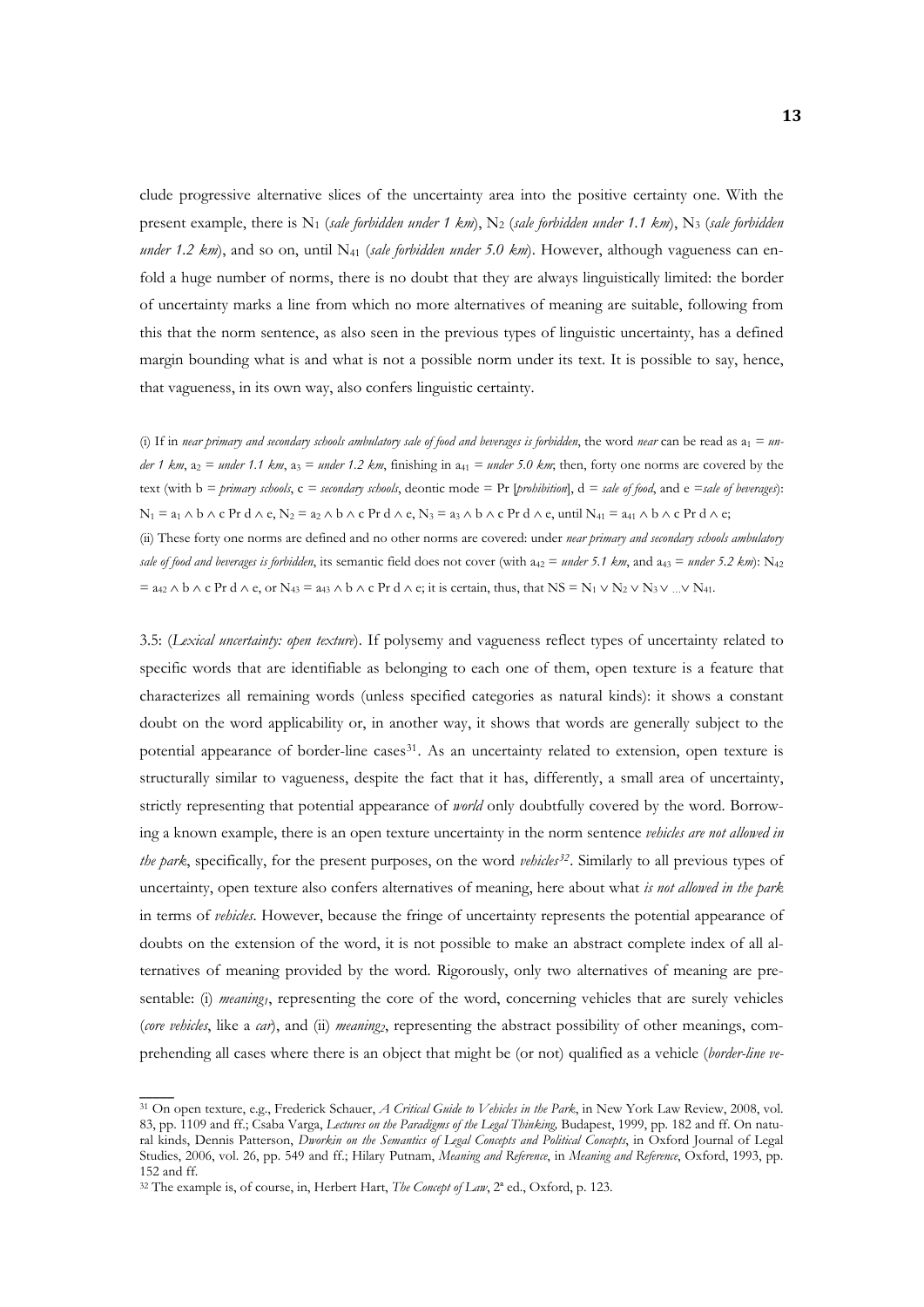*hicles*, a *motorized toy car*, for instance). It is important to notice that, although this *meaning*<sub>2</sub> only obtains *meaning* in a concrete case, in open texture there is also a border signaling the end of alternatives, expressing that they are abstractly limited even though concrete hypotheses of meaning are unlimited. The following scheme tries to illustrate areas of open texture, identifying the space for alternatives: a circle with the positive certainty area (*meaning1*) and the fringe of uncertainty, representing the potential appearance of border-line cases (*meaning*).



The binary scenario of two alternatives of meaning in open texture seems to be justified because, rigorously, the choice will always be between: (i) the core meaning of the word, and (ii) this meaning extended to cover the border-line case. Therefore, this would allow to say that, facing a concrete case, there are two possible norms in the semantic field of the norm sentence (only on the word *vehicles*): N1, the norm that forbids *core vehicles* to enter into the park, and (ii) N2, the norm that forbids *core vehicles* and the *border-line vehicle* in question to enter into the park. In terms of the variation inside uncertainty, it seems that alternatives of meaning end here: the specific case will always lead to a choice between  $N_1$  and  $N_2$  and the border of uncertainty removes any other alternatives.

(i) Within the norm sentence *vehicles are not allowed in the park*, the word *vehicles* (= b) has a core that could be identified as *core vehicles* = b<sub>1</sub>; this is needed, because other unknown (and known) objects outside the core could also be qualified as *vehicles*; hence, the word has a fringe of uncertain meaning that represents all those potential *border-line vehicles*  $= b_{2n}$ ; thus, with *a = in the park*, deontic mode = Pr [*prohibition*], norms abstractly covered by the norm sentence could only be described as:  $N_1 = a Pr b_1$ , and  $N_2 = a Pr b_1 \wedge b_2$  (meaning incorporates a *border-line vehicle* [N<sub>2</sub>] or not [N<sub>1</sub>]);

(ii) Therefore, this limited abstract configuration of the norms expressed by the norm sentence *vehicles are not allowed in the park* represent specifically the norms applicable when, concretely, there is a case with a specific *border-line vehicle*; if the case is a *motorized toy car*, the solution is given by a choice between  $N_1$  and  $N_2$ . Obviously, and this is significant for the analysis of alternatives, *vehicles are not allowed in the park* does not allow any other norms (with  $c = *memorial* (r. c)$ ): there is no doubt that  $N_3$  (a Pr c) is not in the semantic field of the norm sentence.

3.6: (*Uncertainty margins as certainty*). As seen, it is a common feature to all linguistic categories providing uncertainty in norm sentences the presence of alternatives of meaning (even with some specificities in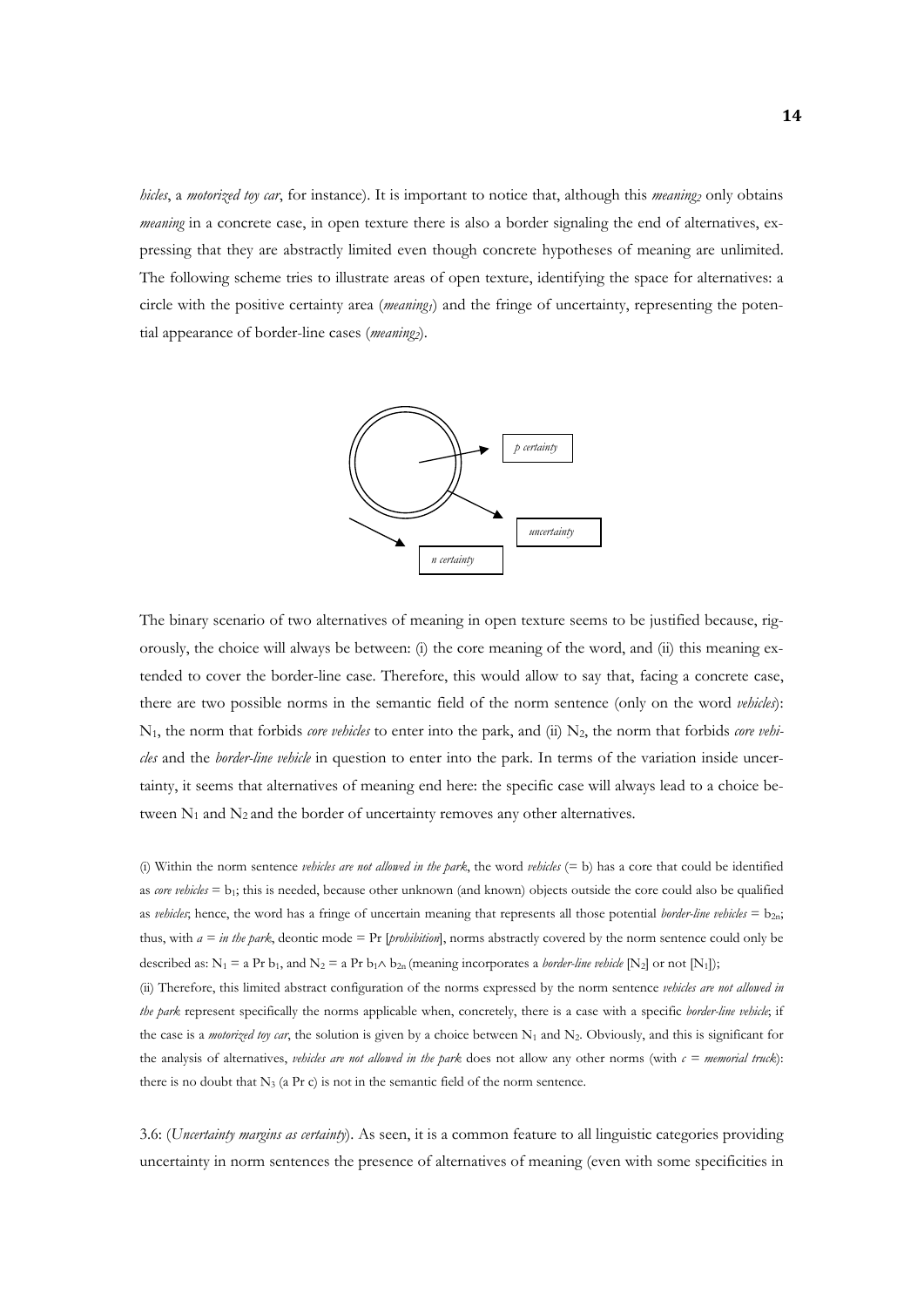open texture). However, in all of them there are borders defining the *uncertainty spectrum*, identifying the beginning and the end of those alternatives. So, even though each one of them expresses the linguistic uncertainty present, it seems correct to observe that their sum is, rigorously, a matter of certainty: all alternatives and their borders lead to a definition of the normative possibilities of a norm sentence, conferring an unsurpassable interpretation frame<sup>[33](#page-14-0)</sup>.

3.7: (*The alleged two literal meanings*). If linguistic certainty means no alternatives of meaning, this is the right context to analyze the *two literal meanings problem* - the possibility of more than one literal meaning in a norm sentence -, recently revisited after a rejection of a plaintiff, by the Dutch Supreme Court, under the argument that one literal reading was better than another (regarding a norm sentence of the national civil code, now derogated)[34](#page-14-1).

(i) The norm sentence was *a man can only be married with a woman, a woman can only be married with a man*; the first (alleged) literal meaning was that *one man can only be married with one woman*, forbidding polygamy; the second (alleged) literal meaning was that *men can only be married with women*, forbidding same sex marriage;

(ii) As it is told, the Dutch Supreme Court rejected a plaintiff based on the first interpretation (claimed as the explicit meaning of the norm sentence, able to allow same sex marriage), under the argument that, even though the sentence had something on polygamy, it was self-evident that the main meaning was forbidding same sex marriage.

Somehow, the *two literal meanings problem* seems to be as a misunderstanding between: (i) alternatives of meaning, and (ii) meaning components. In what strictly matters sentences, the first comprehends all previous types of linguistic uncertainty, where the text allows more than one meaning and the norm expressed is one of them. The second, roughly speaking, references linguistic formulations, without uncertainty (disregarding open texture, as always), where the words cover an amount of world that, despite its divisibility, is entirely in it<sup>[35](#page-14-2)</sup>.

(i) This difference can be exemplified with the following norm sentences: NS1, *the right to vote is allowed to mature persons*, and NS2, *the right to vote is allowed to persons with eighteen years old and more*; in the first, there is a linguistic uncertainty, related to the vagueness of the word *mature*; in the second, there is no linguistic uncertainty, but there are different components in the meaning of the sentence: persons with 18, persons with 19, persons 20, etc.;

the properties *a*, *b*, and *c*), N<sub>2</sub> (where *mature persons* are those with the properties *b*, *c* and *d*), and so on, becoming clear that th ese alternatives are incompatible; (ii) In the first norm sentence, the meaning sequence is:  $N_{51} \rightarrow N_1 \vee N_2 \vee N_3 \dots N_n$ ; all these norms are alternatives of meaning: in order to decide who can vote it is necessary to choose between N<sub>1</sub> (where *mature persons* are those with

<span id="page-14-0"></span><sup>33</sup> Mathias Klatt, *Semantic Normativity and the Objectivity of Legal Argumentation*, in Archiv für Rechts*-* und Sozialphilosophie, 2004, vol. 90, pp. 62 and ff.

<span id="page-14-1"></span><sup>34</sup> As it is related by, Carel Smith, *Some Varieties of Linguistic Argumentation*, in Ratio Juris, 2008, vol. 21, pp. 511 and ff., who often speaks about two «to the letter» interpretations.<br><sup>35</sup> Of course, there is always the second in the first, but that is not the present issue: one thing is to list incompatible

<span id="page-14-2"></span>meanings of a norm sentence, another, totally different, is to list the primitive elements compounding meaning itself. On meaning components, John Saeed, *Semantics*, cit., pp. 247 and ff.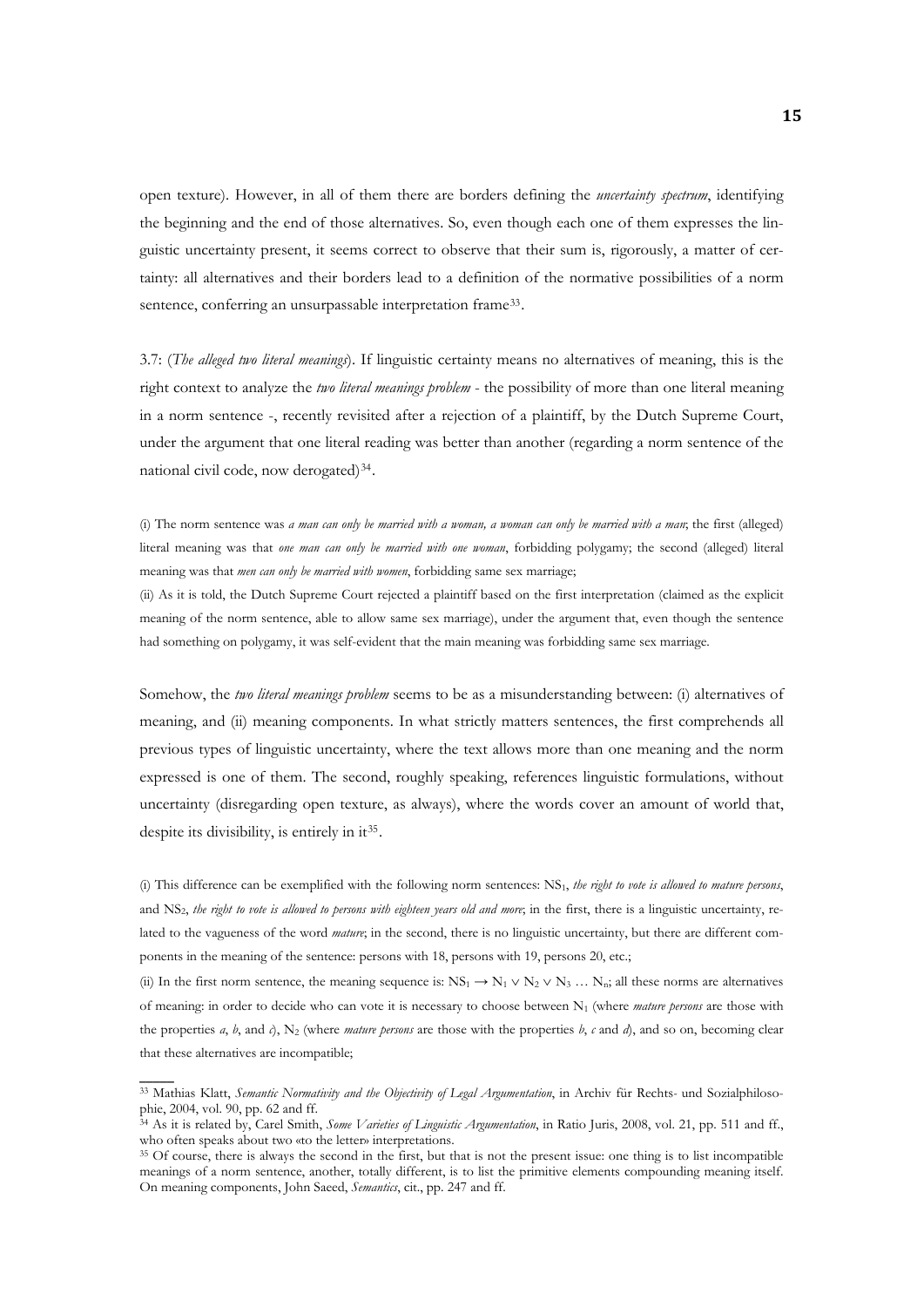(iii) In the second norm sentence, the meaning sequence is:  $NS_2 \rightarrow N$ ; this norm sentence leads to a single norm because all the amount of world covered, even if divisible, belongs to what is denoted by the text: in order to decide on who can vote there is no choice to be made; N comprehends all parts, that, for this reason, cannot be qualified as alternatives ( $N = 18 \land 19 \land 20 \land ... \land n$ );

(iv) All this do not exclude that in  $NS_1 \rightarrow N_1 \vee N_2 \vee N_3 \dots N_n$  each alternative of meaning has its own meaning components, where there might be the same diversity; it is this, somehow, that can be represented with each divisible part in each alternative coming from the word *mature persons*: properties  $a, b$ , and  $c$ , in one case, may lead to a set of meaning components, and properties *b*, *c* and *d* may lead to other different set of meaning components;

(v) Even though these examples are purposely easier than the Dutch case, the underlying problem is the same: *a man can only be married with a woman, a woman can only be married with a man* is linguistically certain and the *problem* is on considering all meaning components; thus, the sequence is  $NS \rightarrow N$ , where *one man can only be married with one woman* and *men can only be married with women* are just components; it is a case of NS  $\rightarrow$  N (a  $\land$  b) and not of NS  $\rightarrow$  N<sub>1</sub>  $\lor$  N<sub>2</sub><sup>[36](#page-15-0)</sup>.

#### **4: Outputs of norm sentences: defining and choosing norms**

4.1: (*Certain and uncertain outputs*). Preceding considerations pointed that, in terms of their meaning, norm sentences can produce two different outputs (disregarding now open texture): (i) a certain output, and (ii) an uncertain output. In the first, the norm is definable in an objective way, leading to a precise comprehension of its content. In the second, the norm sentence allows different norms and, thus, two phases have to be considered: (i) while presenting the meaning of the norm sentence, there is no other way than to enunciate its alternatives of meaning, as seen before, and (ii) when it comes to reach a solution on the problem of what is the norm in the norm sentence, a choice has to be made<sup>[37](#page-15-1)</sup>.

 (i) The norm sentence *at the airport customs room passengers arriving from foreign countries declare transported brandy, whiskey, and cigarettes* produces a certain output: there are no language uncertainties and, disregarding border-line cases for the relevant words in the phrase, the scheme is:  $NS \rightarrow N$ ;

(ii) The norm sentence *entrance is forbidden to persons with moles* produces an uncertain output, caused by the polysemy of the word *mole*; therefore, when presenting the norm in the norm sentence, all alternatives have to be shown; the scheme is, thus:  $NS \rightarrow N_1 \vee N_2 \vee N_3$ ;

to persons carrying animals called moles; (iii) Giving an uncertain output, the norm sentence *entrance is forbidden to persons with moles* requires that a choice has to be made in order to define what the norm expressed by the text is: for instance,  $NS \rightarrow N_1 = a Pr bc_1 =$  *entrance is forbidden* 

<span id="page-15-0"></span><sup>36</sup> However, in this Dutch case, the problem could also be a norm individuation one (e.g., Torben Spaak, *Norms that Confer Competence*, in Ratio Juris, 2003, vol. 16, pp. 97 and ff.): if, depending on how natural language is used in process X, a unity of text (in a statute) does not necessarily express a complete norm (when an element of its structure is written in another text) or only a complete norm (when there are in it more than one), then the case could be seen as a matter of norm individuation in this second category. With a narrow criterion of norm individuation (as in, Joseph Raz, *The Concept of a Legal System*, 2ª ed., Oxford, 1980, pp. 70 and ff.), as it seems right, two norms would be recognized: *males can only marry females* and *marriage is a contract between two persons*, leading to a different scheme: NS → N1 ∧ N2 instead of NS  $\rightarrow$  N (a  $\land$  b). Nevertheless, a case of NS  $\rightarrow$  N<sub>1</sub>  $\lor$  N<sub>2</sub> seems to be excluded.<br><sup>37</sup> Markku Helin, *Sobre la Semántica de las Oraciones Interpretativas en la Dogmática Jurídica*, in La Normatividad d

<span id="page-15-1"></span>celona, 1997, p. 200; Ilkka Niiniluoto, *Norms Propositions Defended*, in Ratio Juris, 1991, vol. 4, p.370.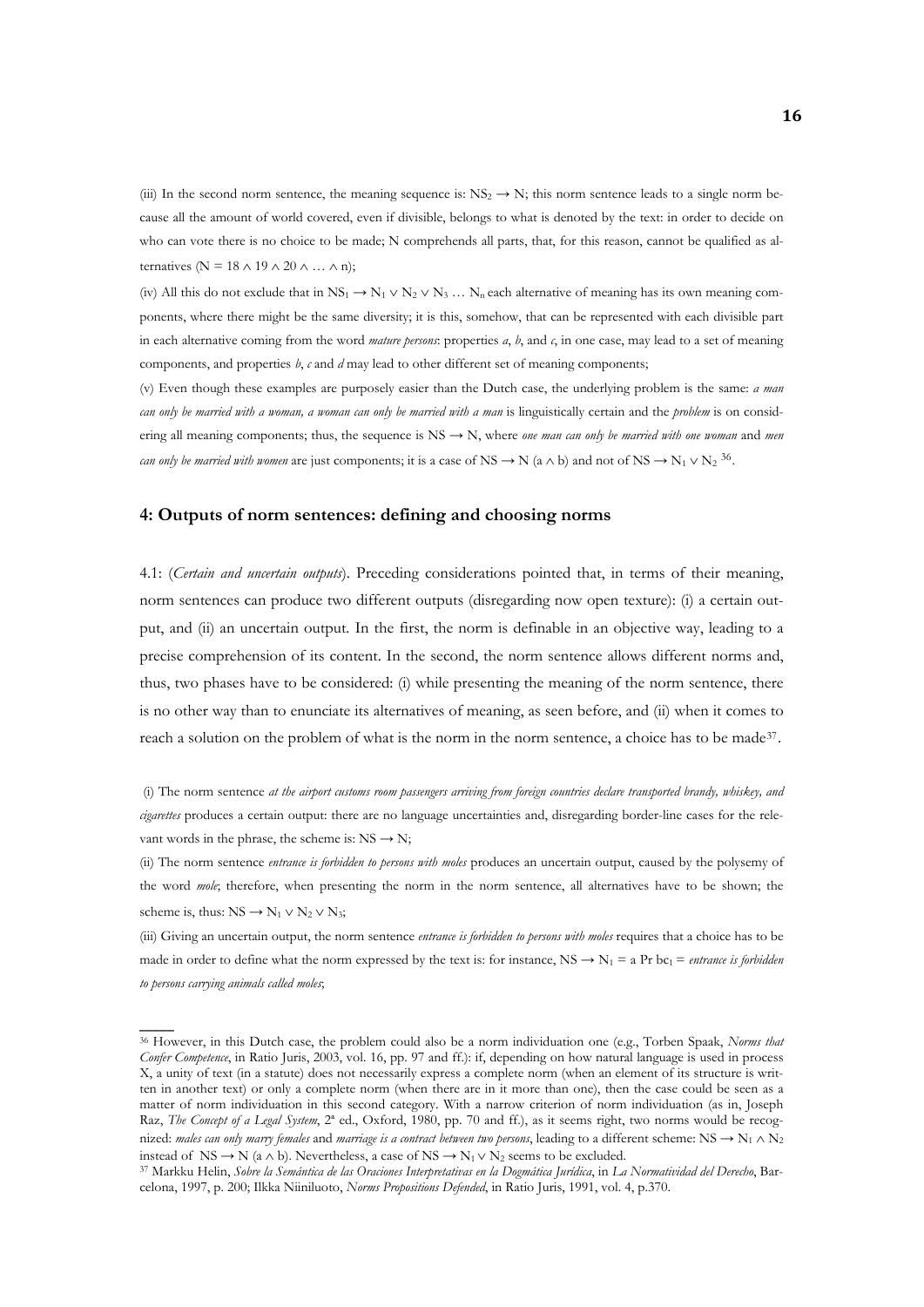(iv) The same two steps can be seen in syntactical uncertainty; with the norm sentence *passengers are only allowed to carry on board a briefcase, a coat or an umbrella*, there are alternatives: NS  $\rightarrow$  N<sub>1</sub> ∨ N<sub>2</sub> ∨ N<sub>3</sub>; when defining what is the norm expressed, a choice has to be made: for instance,  $NS \rightarrow N_1 = a P b \land (c \lor d) =$  *passengers are only allowed to carry on board a briefcase and choose between a coat or an umbrella*;

(v) And also in vagueness; with the norm sentence *near primary and secondary schools ambulatory sale of food and beverages is forbidden*, there are alternatives: NS  $\rightarrow$  N<sub>1</sub> ∨ N<sub>2</sub> ∨ … ∨ N<sub>41</sub>; when defining what is the norm expressed, a choice has to be made: for instance, NS  $\rightarrow$  N<sub>21</sub> = a<sub>21</sub>  $\land$  b  $\land$  c Pr d  $\land$  e = *under 2.0 km distance from primary and secondary schools ambulatory sale of food and beverages is forbidden*.

Although this may illustrate the outputs produced by norm sentences, it has to deal, of course, with open texture. And the contribution coming from this type of linguistic uncertainty, here, is that unpredictability of border-line cases makes any definition of a norm a mere provisional interpretative result: open texture implies that, whether with certain or uncertain outputs from norm sentences, any definition of meaning is limited to be a *prima facie* interpretation<sup>[38](#page-16-0)</sup>.

(i) In the scheme NS  $\rightarrow$  N<sub>1</sub>  $\vee$  N<sub>2</sub>, provided by a norm sentence with open texture (although all have more than one), here N<sub>2</sub> represents open texture, present, as said, in all norm sentences outputs;

(ii) Thus, in other cases of uncertainty, there is also another alternative (multiplied by all relevant words of the sentence), representing open texture: for instance,  $NS \rightarrow (N_1 \vee N_2 \vee N_3) \vee N_4$  x all relevant words.

ously, the task of choosing a norm remains unfinished. 4.2: (*Choosing a norm among alternatives of meaning*). The interpretative operation of choosing a norm among different alternatives of meaning is not, obviously, arbitrary. The usually called interpretation criteria (for instance, systematic or teleological) are, rigorously, norms of the legal order on interpretation (by statute or *consuetudo*, as it happens in all legal orders) that work exactly (and just only) among those alternatives (their legal hypothesis only foresees linguistic uncertainty)<sup>[39](#page-16-1)</sup>. These norms with criteria of interpretation remove alternatives which are contrary to their legal consequences and, in the opposite direction, select alternatives that satisfy them. However, because these norms on interpretation depend on circumstantial conditions (like the existence of other norm sentences with the same word, for instance), their applicability can lead to one of two results: (i) they choose only one alterna-tive of meaning, or (ii) they do not choose any or choose more than one<sup>[40](#page-16-2)</sup>. In the first situation, it is possible to say that the (*prima facie*) completeness of interpretation is achieved. In the second, obvi-

<span id="page-16-0"></span><sup>38</sup> Strictly on the linguistic level (on the multiplication that follows from open texture, Genaro Carrió, *Lenguaje, Interpretación y Desacuerdos en el Terreno del Derecho*, in *Notas sobre Derecho y Lenguaje*, 4ª ed., Buenos Aires, 1994, pp. 69 and ff): this *prima facie* character of interpretation has nothing to do, of course, with the common *prima facie* character of norms in their applicability to facts (Martin Borowski, *Grundrechte Als Prinzipien*, Baden-Baden, 1998, p. 73).<br><sup>39</sup> Because, if not, they would be contradictory with LN<sub>1</sub> and the natural language rules (essentially semantic Zrul

<span id="page-16-1"></span>ceived by it. On these norms, commonly understood as arguments or strategies, e.g., Neil MacCormick, *Rhetoric and the Rule of Law*, cit., pp. 126 and ff.; Torben Spaak, *Relativism in Legal Thinking: Stanley Fish and the Concept of an Interpretative Community*, in Ratio Juris, vol. 21, 2008, p. 159. 40 Jerzy Wróblewski, *Contemporary Models of the Legal Science*, Lódz, 1989, p. 24.

<span id="page-16-2"></span>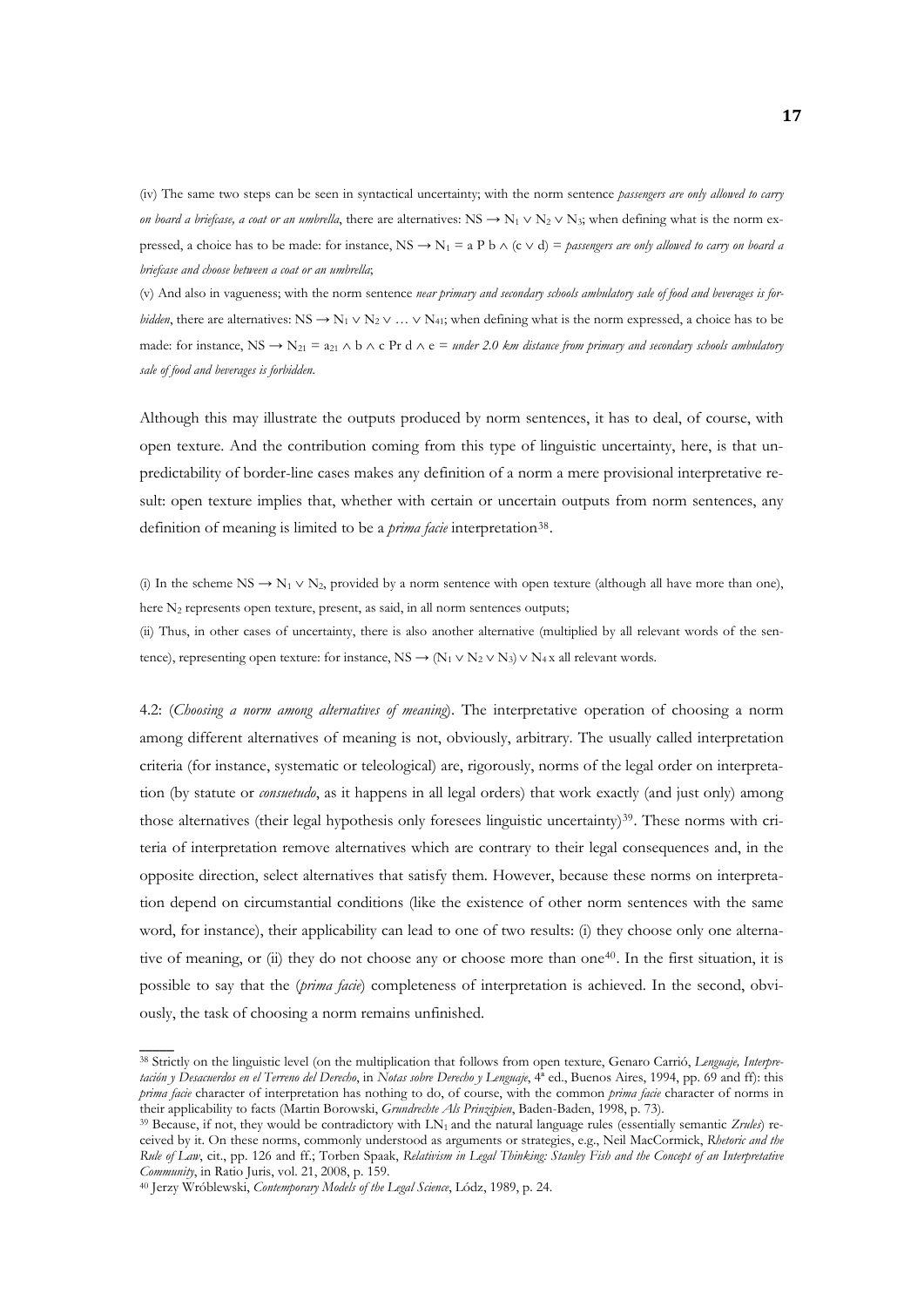(i) It has been seen that with the norm sentence *near primary and secondary schools ambulatory sale of food and beverages is forbidden*, and as a consequence of the vagueness of the word *near*, there are alternatives: NS  $\rightarrow$  N<sub>1</sub> ∨ N<sub>2</sub> ∨ … ∨ N<sub>41</sub>;

(ii) If in the same legal order there is a norm with a criterion of interpretation [*among alternatives of meaning*] *norm sentences have to be interpreted in order to reach coherence*, other connected norm sentences could interfere with N<sub>1</sub> ∨ N<sub>2</sub> ∨ … ∨ N<sub>41</sub>;

(iii) That would be the case with the norm sentence *all primary and secondary schools have a 2 km radius of protection where sale of cigarettes is forbidden*, suggesting that the reasonable space to be protected is a circle of 2 km;

(iv) In this case, the norm with the criterion of interpretation, through the contribution of the norm sentence materially connected, could lead to the choice, closing alternatives:  $NS \rightarrow N_{11}$ ;

(v) That would also be the case with the norm sentence *next to primary and secondary schools restaurants and bars are not allowed to sell alcoholic beverages*; suggesting that the reasonable space to protect is *very near*;

(vi) However, differently from the previous case, here the norm with a criterion of interpretation, through the contribution of the norm sentence materially connected, could only lead to reduce alternatives:  $NS \rightarrow N_1 \vee N_2 \vee ... \vee N_{11}$ ;

(iv) A similar result (an unfinished one) would happen if no connected norm sentence existed in the legal order and, consequently, the norm with the coherence criterion would not be applicable: here, all alternatives would remain open.

When the legal norms with criteria of interpretation are inapplicable or inconclusive if applicable and from them do not follows a defined norm, interpretation continues not to be an arbitrary process. It is difficult to imagine that the remaining alternatives of meaning are completely neutral in relation to the norms that are principles in the legal order: in a way or another, each one of the remaining alternatives is (or could be) in favor or against the direction pointed by the *optimierungsgebote* of those principles[41](#page-17-0). Under this connection established between the remaining alternatives and the principle norms of the legal order, the choice is naturally made through their collision and an ordinary balance is able to provide the solution. Of course, all objections commonly made regarding the subjectivity of balancing are applicable here, considering that there is no difference between a balance oriented to solve a conflict of norms and a balance between principles oriented to select one among different meanings of a norm sentence[42](#page-17-1). Those objections are, however, uninteresting: balances are an unavoidable and irreplaceable tool for the resolution of all normative situations where, without norms of conflicts, there are norms with incompatible consequences<sup>[43](#page-17-2)</sup>. Even though here the scenario only comprehends (incompatible) possible norms under a norm sentence (alternatives of meaning), that inevitability and that irreplaceability are present as well.

<span id="page-17-0"></span><sup>41</sup> On this effect, Robert Alexy, *Theorie der Grundrechte*, Frankfurt am Main, 1986, pp. 75 and ff.; Vírgilio Afonso da Silva, *Direitos Fundamentais*, São Paulo, 2009, pp. 46 and 47. Using principles as an argument, Neil MacCormick, *Rhetoric and the Rule of Law*, cit., p. 130. 42 Common objections, such as the inexistence of rational standards, in, Jürgen Habermas, *Between Facts and Norms*,

<span id="page-17-1"></span>Cambridge, 1996, pp. 259 and ff.

<span id="page-17-2"></span><sup>43</sup> Carlos Bernal Pulido, *Estructura y Límites de la Ponderación*, in Doxa, 2003, n.º 26, p. 226; David Duarte, *Rebutting Defeasibility as Operative Normative Defeasibility*, in Liber Amicorum de José de Sousa Brito, Coimbra, 2009, pp. 164 and ff.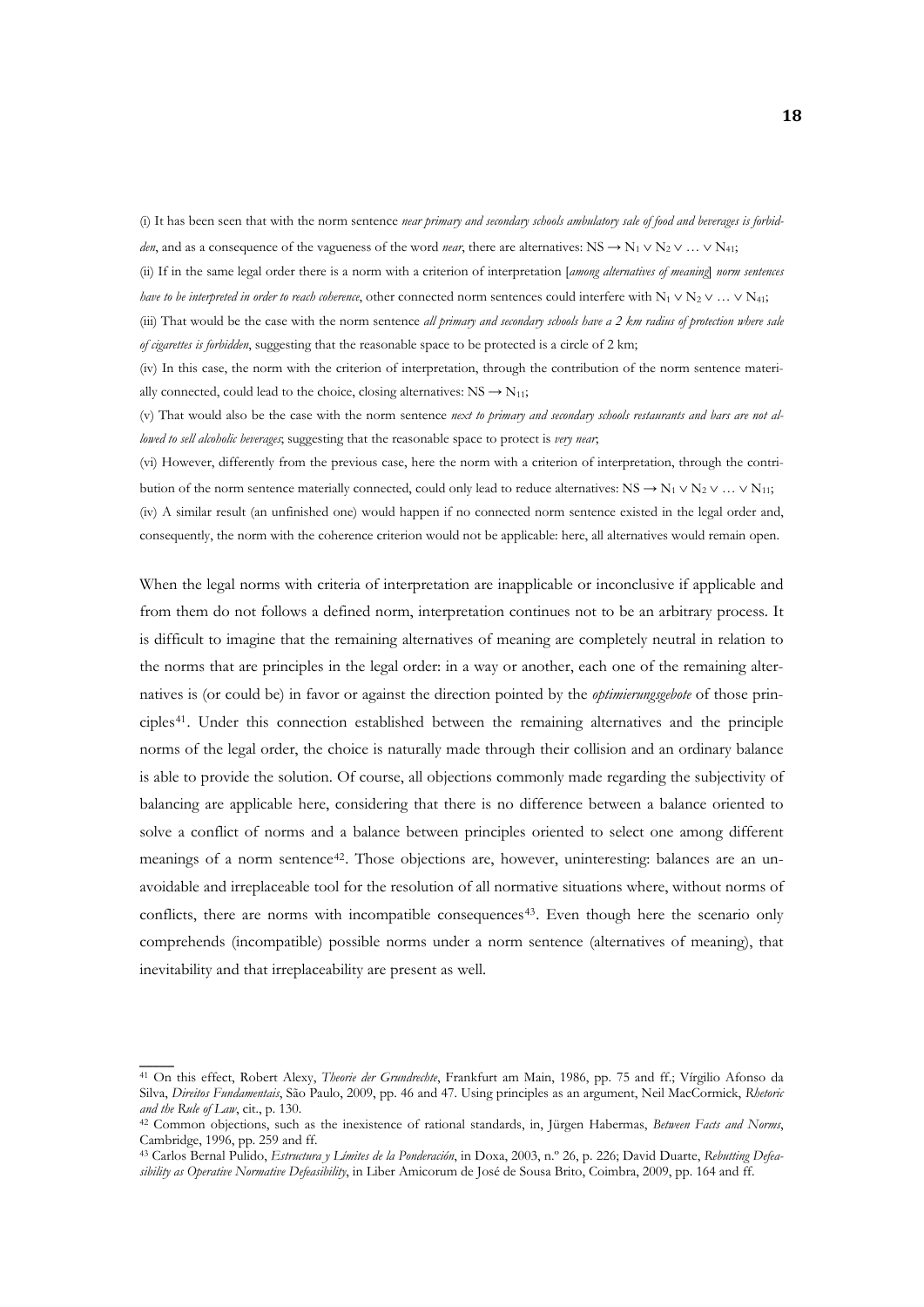(i) After the norm with a criterion of interpretation, three situations regarding *near primary and secondary schools ambulatory sale of food and beverages is forbidden* follow: first, NS  $\rightarrow$  N<sub>11</sub> in the case of conclusiveness, second, NS  $\rightarrow$  N<sub>1</sub>  $\vee$  N<sub>2</sub>  $\vee$  ...  $\vee$ N<sub>11</sub>, in the case of partial conclusiveness, and NS  $\rightarrow$  N<sub>1</sub>  $\vee$  N<sub>2</sub>  $\vee$  ...  $\vee$  N<sub>41</sub> without conclusiveness; in the first, the (*prima facie*) completeness of interpretation is achieved; in the second and in the third, a choice still has to be done; (ii) The norm sentence is not neutral under the principles of the legal order: the norm expressed is a limitation of the principle norm establishing freedom of enterprise in order to protect public health (in juvenile population), which is a public good *most certainly* protected by a constitutional principle norm of the legal order;

(iii) Thus, remaining alternatives of meaning,  $N_1 \vee N_2 \vee ... \vee N_{11}$  or  $N_1 \vee N_2 \vee ... \vee N_{41}$ , reflect a collision between those principle norms: principle norm of freedom of enterprise (PN1) and principle norm for protection of public health (PN<sub>2</sub>); clearly, PN<sub>1</sub> pushes *near* to N<sub>1</sub> and PN<sub>2</sub> pushes *near* to N<sub>11</sub> in the second case and to N<sub>41</sub> in the third; (iv) As it happens in all balances, the law of collision (*kollisionsgesetz*) would point to a solution, certainly the one that justifies the level of restriction (from  $N_1$  to  $N_{11}$ , in one case, and from  $N_1$  to  $N_{41}$  in the other) with the proportional satisfaction of the conflicting principle; consequently, the result would be what is the norm in NS.

#### **5: On misunderstanding interpretation and normative defeasibility**

5.1: (*The difference*). As categories of legal thought, interpretation and normative defeasibility seem to be incapable of raising any kind of misunderstanding: interpretation strictly connects a norm sentence with the norm in it, while normative defeasibility, as the consequence of a normative conflict solved by a norm of conflicts or a balance, expresses the inapplicability of a norm by another one. Accordingly, interpretation is a matter of one norm (in its relation with a text), while normative defeasibility, as it presupposes a conflict of norms, is a matter of more than one norm (where norm sentences do not play any role)[44](#page-18-0).

(i) It is a matter of interpretation the definition of the norm expressed by the norm sentence *near primary and secondary schools ambulatory sale of food and beverages is forbidden*; even though the text offers alternatives (NS  $\rightarrow N_1 \vee N_2 \vee ... \vee N_{41}$ ); in this matter everything is confined to the connection  $NS \rightarrow N$  (what norm is expressed);

(ii) It is a matter of normative defeasibility the inapplicability that the norm in *near private primary and secondary schools ambulatory sale of food and beverages is allowed* causes in the norm mentioned in (i); here, the problem regards a conflict between norms, and, under the norm *lex specialis derogat legi generalis*, the second norm defeats the first.

5.2: (*The misunderstanding*). Whether caused by the ambiguity of what interpretation is or by any other reason, these categories of legal thought sometimes appear overlapped, particularly by placing in the interpretation domain problems that, rigorously, do not have to do with the connection between a norm sentence and its meaning[45](#page-18-1). In some way, this confusion appears with norm sentences whose

<span id="page-18-0"></span><sup>44</sup> On the distinction and on the confusion, Bartosz Brożek, *Defeasibility of Legal Reasoning*, Krakow, 2004, p. 39, and<br>Juan Carlos Bayón, *Why is Legal Reasoning Defeasible ?*, in Diritti & Questioni Pubbliche, 2002, n.º

<span id="page-18-1"></span><sup>&</sup>lt;sup>45</sup> It seems to be the case in, Brian Flanagan, Revisiting the Contribution of Literal Meaning to Legal Meaning, in Oxford Journal of Legal Studies, 2009, vol. 29, pp 6 and ff.